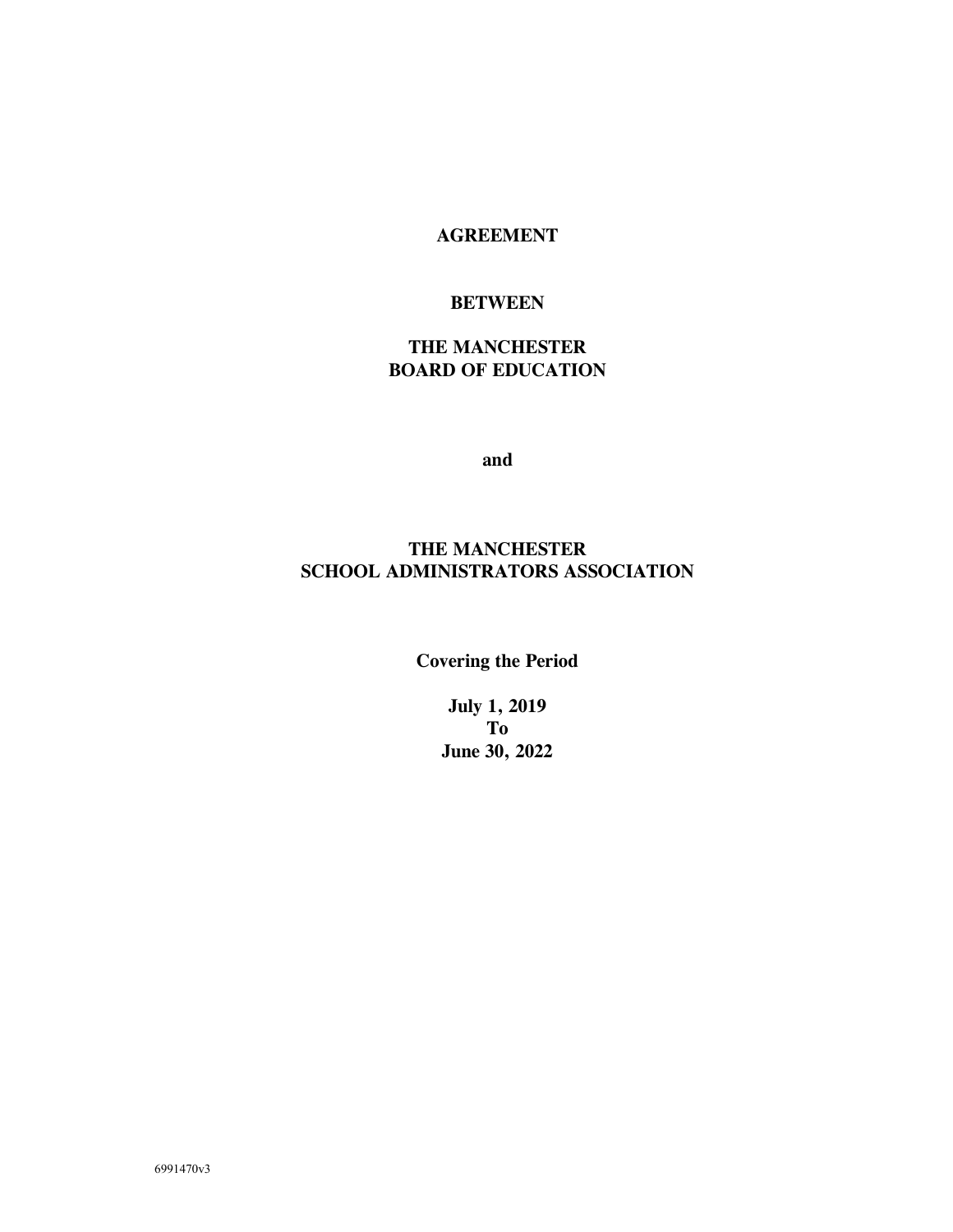### **CONTENTS**

| <b>ARTICLE</b>    |                                                             | <b>PAGE</b>      |
|-------------------|-------------------------------------------------------------|------------------|
| I                 | <b>Recognition</b>                                          | 1                |
| $\mathbf{I}$      | <b>Professional Negotiations</b>                            | $\boldsymbol{2}$ |
| III               | <b>Grievance Procedure</b>                                  | $\boldsymbol{2}$ |
|                   | <b>IV</b> Work Year                                         | 6                |
| V                 | <b>Additional Personnel</b>                                 | 7                |
| VI                | <b>Board Rights</b>                                         | 7                |
|                   | <b>VII</b> Transfers or Reassignments                       | 8                |
| <b>VIII</b>       | <b>Layoffs</b>                                              | 9                |
|                   | <b>IX</b> Promotions and Special Positions                  | 11               |
| X                 | <b>Retirements</b>                                          | 11               |
| XI                | <b>Salaries</b>                                             | 12               |
|                   | <b>XII</b> Contracts                                        | 13               |
|                   | <b>XIII</b> Protection of Administrators                    | 13               |
| XIV               | <b>Accident and Sickness Benefits</b>                       | 13               |
| XV                | <b>Professional Development and Educational Improvement</b> | 14               |
| XVI               | <b>Sick Leave</b>                                           | 15               |
|                   | <b>XVII</b> Leaves of Absence                               | 17               |
|                   | <b>XVIII</b> Health Insurance                               | 20               |
|                   | <b>XIX Payroll Deductions</b>                               | 23               |
|                   | <b>XX</b> General Provisions                                | 24               |
|                   | <b>XXI General Conditions Affecting Salaries</b>            | 24               |
| XXII              | <b>Just Cause</b>                                           | 26               |
| XXIII             | <b>Dues Deductions</b>                                      | 27               |
| <b>XXIV</b>       | <b>Summer School Programs</b>                               | $27\,$           |
| XXV               | <b>Duration</b>                                             | 28               |
| <b>APPENDICES</b> |                                                             |                  |
| $\mathbf{A}$      | <b>Administrators' Salary Schedules</b>                     | 30               |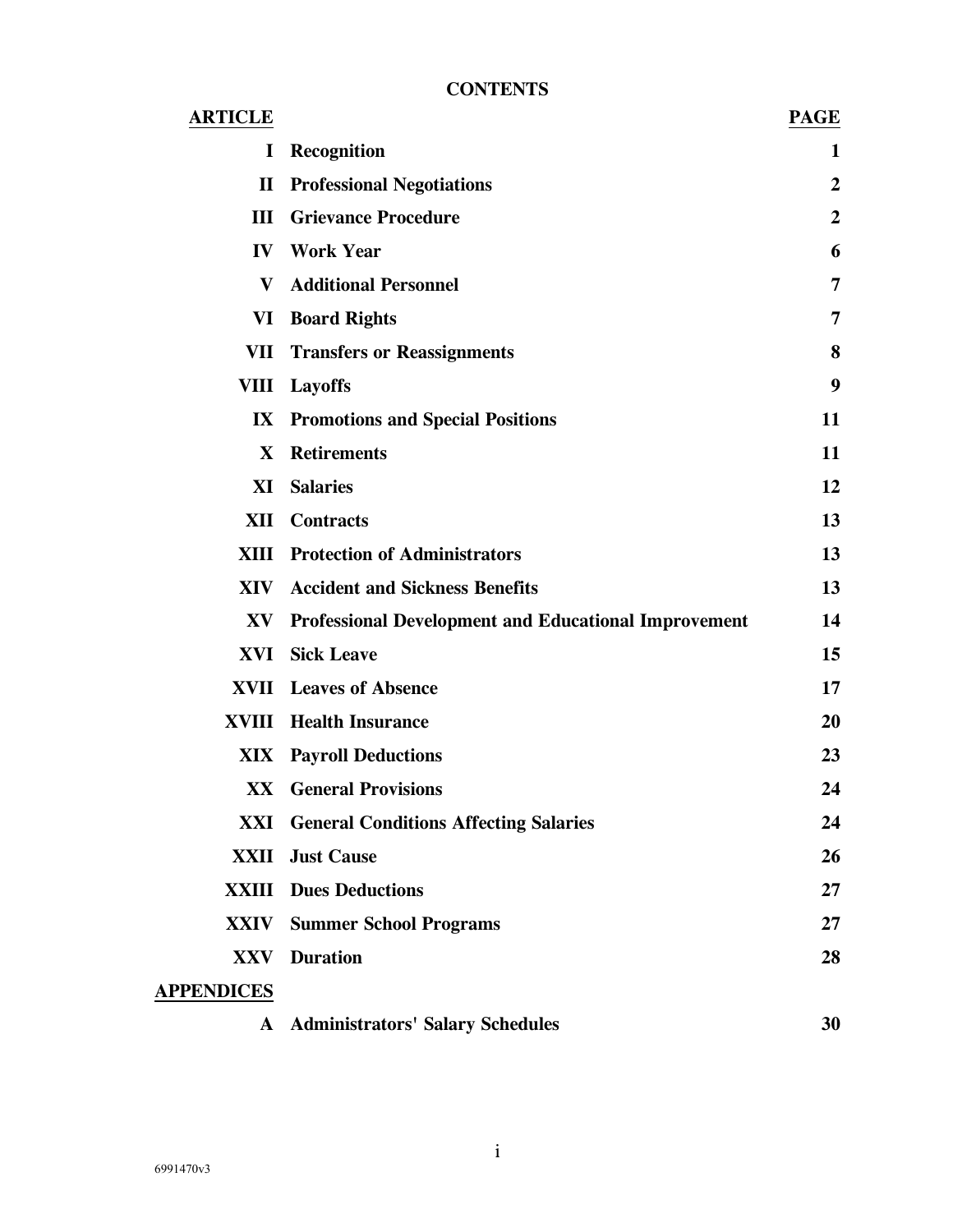### **AGREEMENT BETWEEN THE MANCHESTER BOARD OF EDUCATION AND THE MANCHESTER SCHOOL ADMINISTRATORS ASSOCIATION**

THIS AGREEMENT MADE AND ENTERED INTO as of the 1<sup>st</sup> day of July, 2019 by and between the MANCHESTER BOARD OF EDUCATION (hereinafter referred to as the Board) and the MANCHESTER SCHOOL ADMINISTRATORS ASSOCIATION, LOCAL 97, AFSA, AFL-CIO, (hereinafter referred to as the Association).

#### **ARTICLE I—RECOGNITION**

- A. The Association is recognized as the exclusive bargaining representative of those certified professional employees in the Manchester Public Schools who are not excluded from the purview of Connecticut General Statutes, Sec. 10-153a to 10-153n, inclusive, and who are employed in positions requiring an intermediate administrator or supervisor certificate or the equivalent thereof, and whose administrative or supervisory duties equal at least 50% of the assigned time of such employees. Unless otherwise indicated, the employees covered by this agreement shall hereinafter be referred to as "administrators."
- B. The Association accepts such recognition, and agrees to represent equally all administrators without regard to membership or participation in, or association with the activities of, the Association or any other employee organization, and to continue to admit administrators to membership without qualification other than payment of dues and employment in the Manchester Public School System.
- C. Despite reference herein to the Board and the Association as such, each reserves the right to act hereunder by officially designated committee member or representative.
- D. Definitions:
	- 1. As used in this Agreement, the term "elementary" means grades pre-school through 4.
	- 2. As used in this Agreement, the term "middle school" means grades 5-8.
	- 3. As used in this Agreement, the term "secondary" means grades 5-12.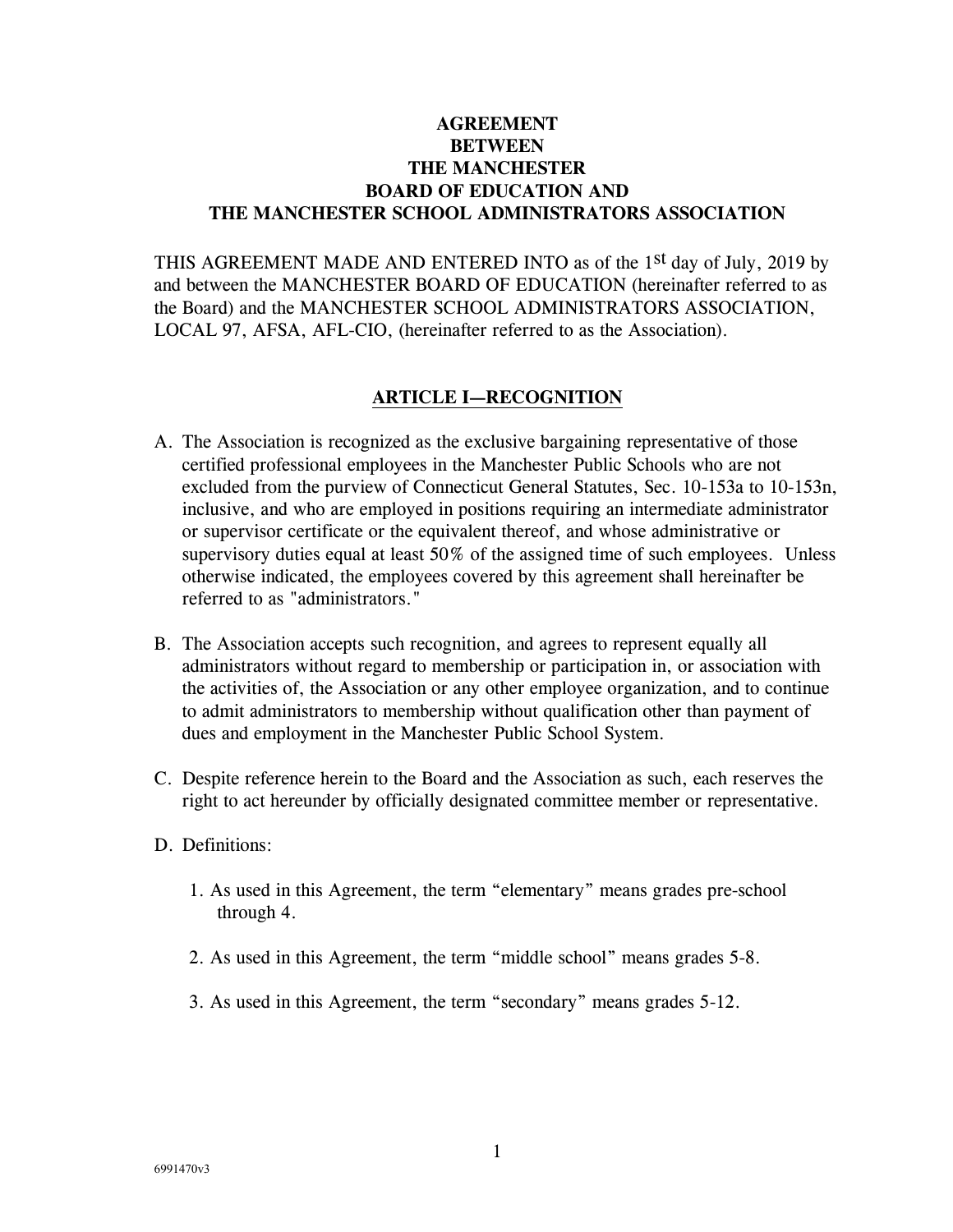#### **ARTICLE II—PROFESSIONAL NEGOTIATIONS**

A. Matters not Covered by the Terms of this Agreement

This agreement contains the full and complete agreement between the Board of Education and the Association on all negotiable issues and neither party shall be required during the time hereof to negotiate upon any issue covered by this agreement.

B. Negotiations Over Successor Agreement

During direct negotiations, the Board and the Association shall present relevant data, exchange points of view, and make proposals and counterproposals. Any agreement so negotiated shall apply to all members of the bargaining group, and shall be reduced to writing and signed by the Board and the Association. Either party may, if it so desires, utilize the services of outside consultants and may call upon professional and lay representatives to assist in the negotiations.

#### **ARTICLE III—GRIEVANCE PROCEDURE**

#### **A. Definitions**

- 1. A "grievance" shall be a complaint by an administrator that there has been a violation, misinterpretation or misapplication of a specific provision of this contract.
- 2. The term "administrator", except as otherwise indicated, is considered to apply to all members of the bargaining group. The term "administrator" may include a group of administrators who are similarly affected by a grievance.
- 3. An "aggrieved person" is the person or persons making the claim.
- 4. A "party in interest" is the person or persons making the claim and any person or persons who might be required to take action or against whom action might be taken in order to resolve the problem.
- 5. The term "business days" when used in this Article shall, except where otherwise indicated, mean days on which the Board's central office is open.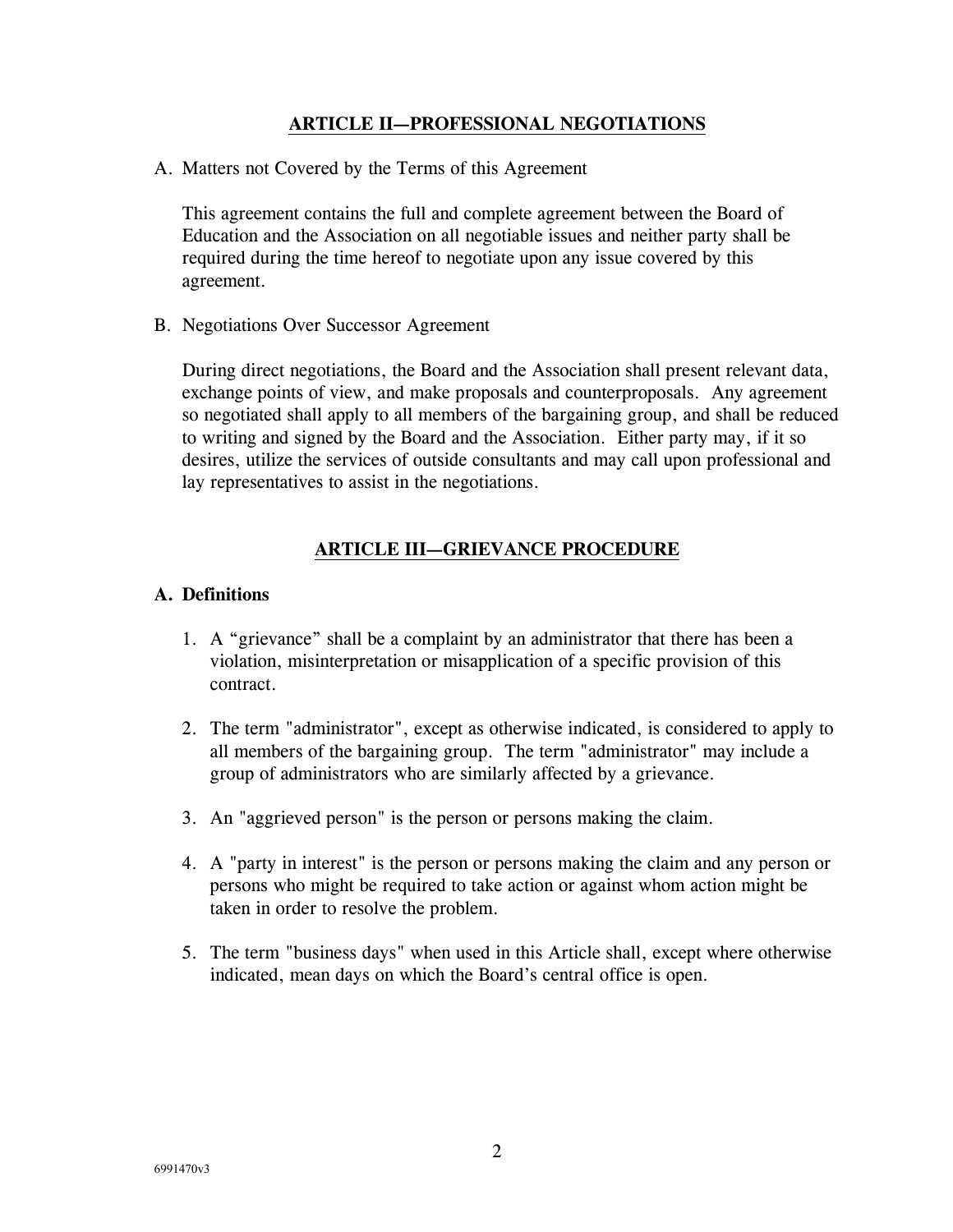#### **B. Purposes**

- 1. The purpose of this procedure is to secure, at the lowest possible administrative level, equitable solutions to the problems that may arise from time to time affecting the welfare or working conditions of administrators.
- 2. Both parties agree that these proceedings shall be kept as informal as may be appropriate at any level of the procedure. Furthermore, both parties agree that there may be circumstances under which a confidential hearing is essential to protect the welfare of the individual or individuals concerned, subject to the provisions of the Freedom of Information Act.
- 3. Nothing herein contained shall be construed as limiting the right of any administrator having a problem to discuss the matter informally with any appropriate member of the administration or with any appropriate representative of the Association.
- 4. Any certified professional employee or group of employees shall have the right at any time to present any grievance to such persons and through such channels as are designated for that purpose in this Article.

### **C. Structure**

The Association shall designate a Representative in such manner as may be determined by the Association.

### **D. Time Limits**

- 1. Since it is important that grievances be processed as rapidly as possible, the number of days indicated at each level should be considered as a maximum and every effort should be made to expedite the process. The time limits specified may, however, be extended by mutual agreement in writing.
- 2. In the event a grievance is filed on or after June 1, the time limits set forth herein shall be reduced so that every effort will be made to exhaust the grievance procedure prior to the end of the school term or as soon thereafter as is practicable.
- 3. If an administrator does not file a grievance in writing as provided herein during the thirty (30) business days in which the act or condition occurred, then the grievance shall be considered as waived.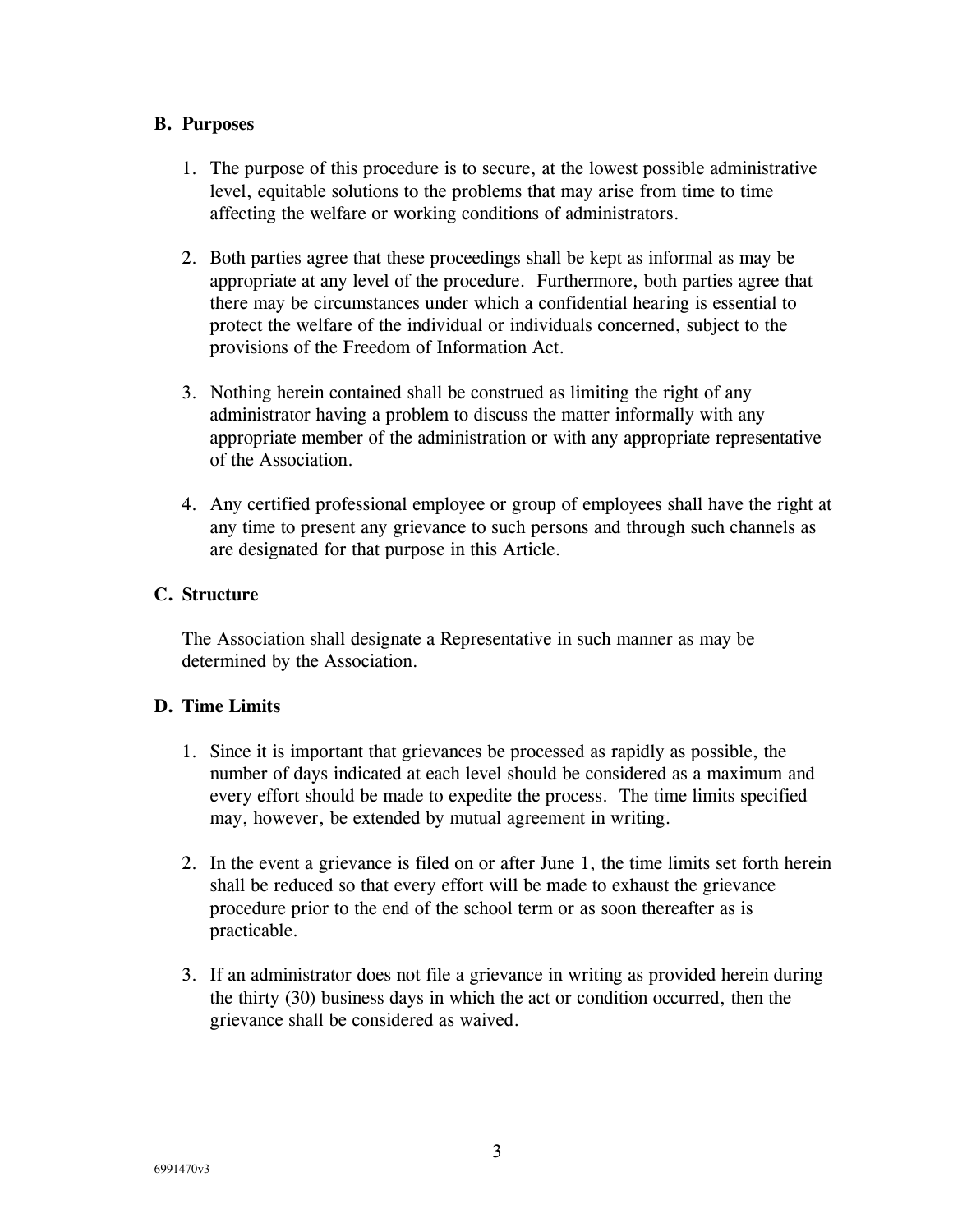#### **a. Level One—Superintendent**

- (1) If an aggrieved person is not satisfied with the disposition of his/her problem through informal procedures, he/she may submit the claim as a formal grievance in writing to the Superintendent or his/her designee. The written grievance shall indicate the specific provision(s) of the bargaining agreement that have been allegedly violated.
- (2) The Superintendent or his/her designee shall within ten (10) business days render his/her decision and the reasons therefore in writing to the aggrieved person with a copy to the Association president.

### **b. Level Two—Board of Education**

- (1) If the aggrieved person is not satisfied with the disposition of his/her grievance at Level One, or if no decision has been rendered within ten (10) business days after he/she has first met with the Superintendent, he/she may file the grievance again with the Association's president, within five (5) business days of disposition, or fifteen (15) business days after he/she has first met with the Superintendent, whichever is later.
- (2) The Association's president may refer the grievance to the Board of Education, within ten (10) business days of the Level Two disposition, but prior to this the aggrieved person shall be invited to meet with the Association's Executive Committee for the purpose of joint review.
- (3) At its next regularly scheduled Board meeting which is at least fifteen (15) business days after receipt of the grievance, the Board shall meet with the aggrieved person and with the representatives of the Association for the purpose of resolving the grievance. The decision of the Board shall be rendered in writing within ten (10) business days.

### **c. Level Three—Impartial Arbitration**

- (1) If the aggrieved person is not satisfied with the disposition of this grievance at Level Two, or if no decision has been rendered within ten (10) business days after the aggrieved person has first met with the Board, he/she may, within five (5) business days after a decision by the Board or fifteen (15) business days after he/she has first met with the Board, whichever is sooner, request in writing that the President of the Association submit the grievance to arbitration.
- (2) If the Executive Committee determines that the grievance is meritorious and that submitting it to arbitration is in the best interests of the school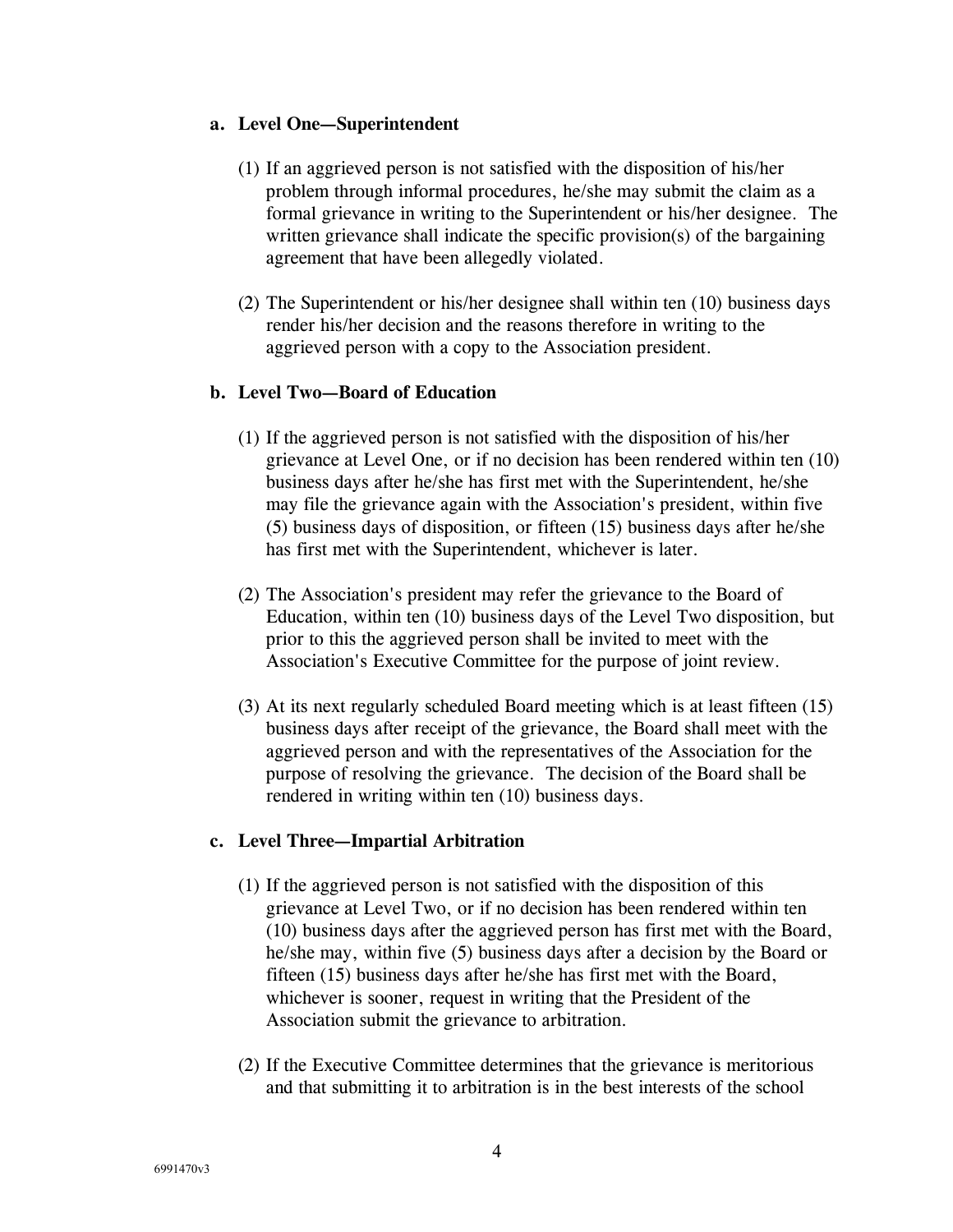system, the Executive Committee may recommend that the Association submit the grievance to arbitration within fifteen (15) business days after receipt of a request by the aggrieved person.

- (3) If the Association, in the foregoing manner, determines that the matter should be submitted to arbitration, and so notifies the Board in writing within twenty (20) business days after the Executive Committee's recommendation, a single arbitrator shall be jointly selected who is an experienced, impartial and disinterested person of recognized competence.
- (4) Within ten (10) business days after written notice of submission to arbitration, the Board and the Executive Committee shall agree upon a mutually acceptable arbitrator and shall obtain a commitment from said arbitrator to serve. If the parties are unable to agree upon an arbitrator or to obtain such commitment within the specified period, either party shall make a request for a list of arbitrators to the American Dispute Resolution Center, Inc. (ADRC). The parties shall be bound by the rules and procedures of the American Dispute Resolution Center, Inc. (ADRC)
- (5) The parties recognize that the Board is legally charged with the responsibility of operating the school system. The sole power of the arbitrator shall be to determine whether the terms of this Agreement have been misinterpreted or inequitably applied, and the arbitrator shall have no power or authority to make any decision which modifies, alters, or amends any terms of this Agreement or which is violative of the terms of this Agreement. The arbitrator shall not substitute his/her judgment for that of the Board where the Board's action is not unreasonable except in the following circumstances:
	- (a) where an issue to be determined by the arbitrator is an issue of fact;
	- (b) where the issue before the arbitrator involves the interpretations of the terms of this Agreement.
- (6) The decision of the arbitrator shall be rendered to the Board and to the Association and shall be final and binding on all parties, subject to the provisions of Section 52-418 of the Connecticut General Statutes.
- (7) The costs for the services of the arbitrator, including per diem expenses if any, and actual and necessary travel and subsistence expenses shall be borne equally by the Board and the Association.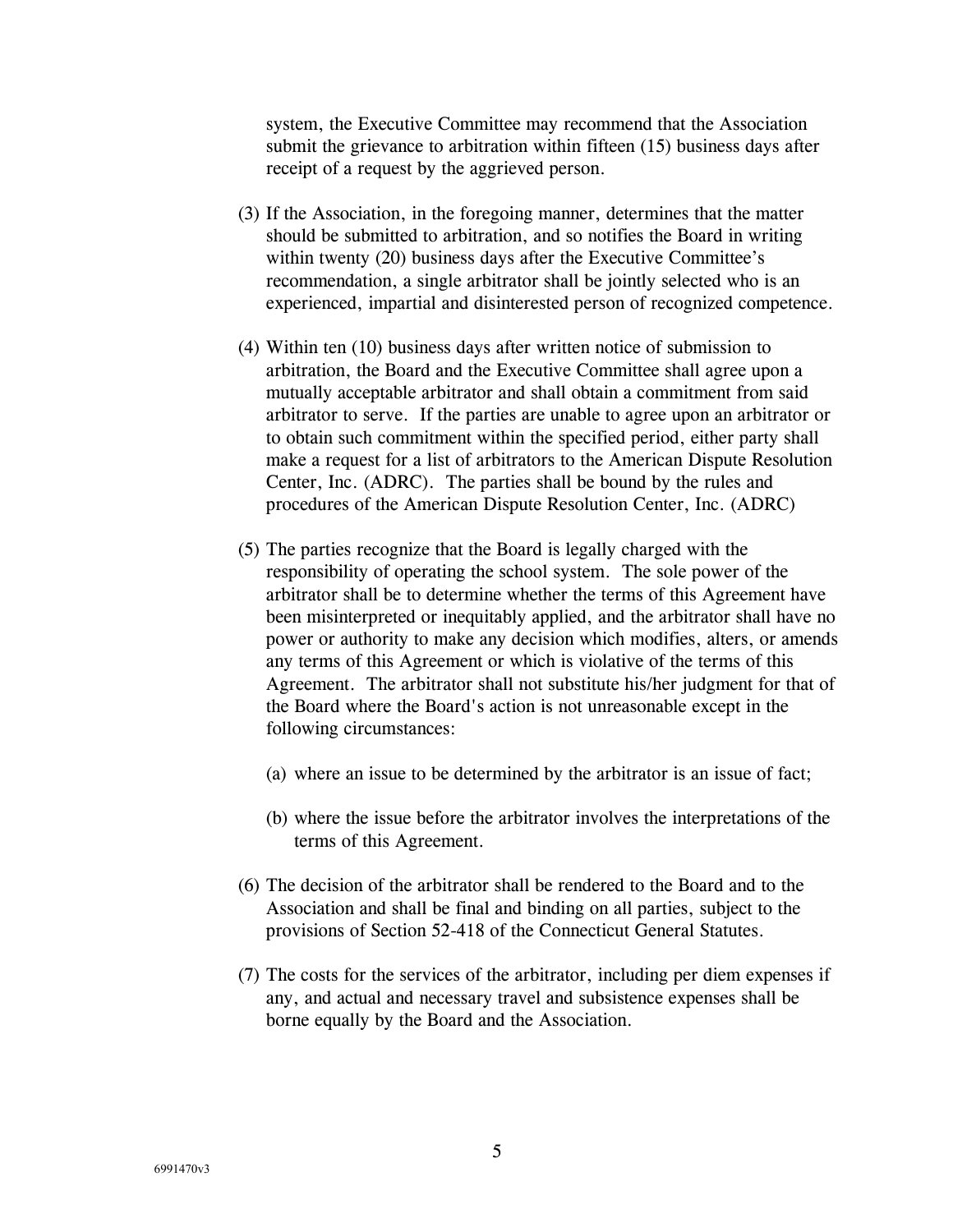#### **E. Rights of Administrators to Representation**

- 1. No reprisals of any kind shall be taken by either party or by any member of the administration against any party in interest, or any other participant in the grievance procedure by reason of such participation.
- 2. The aggrieved person may be represented at Levels One and Two of the formal grievance procedure by a representative of the Association. Regardless of whether the administrator in question requests Association representation, the Association shall have the right to be present and to state its views at all stages of the procedure.

#### **F. Miscellaneous**

- 1. Decisions rendered at all levels of the formal grievance procedure shall be in writing, setting forth the decision and the reasons therefore.
- 2. All documents, communications and records dealing with the processing of a grievance shall be filed separately from the personnel files of the participants.
- 3. The sole remedy available to any administrator for any alleged breach of this Agreement or any alleged violation of his/her rights hereunder shall be pursuant to the foregoing grievance and arbitration procedure, provided, however, that nothing contained herein shall deprive any administrator of any legal right that he/she presently has.

### **ARTICLE IV—WORK YEAR**

A. Except as otherwise provided below, the work year for administrators shall be 220 days. The 220-day work year will include one week after closing and one week before the opening in the fall, four weeks of summer work and one week of work during a school year vacation period with the latter to be mutually agreed upon by the Superintendent/designee and the administrator. If an administrator works at Saturday School, each day of that assignment will be substituted for a day of the required work during a school vacation period.

The work year for the Athletic Director shall be 210 days, to be scheduled by mutual agreement of the Superintendent/designee and the Athletic Director.

B. Personnel required to work beyond the scheduled work year shall receive added compensation on a prorated basis, as established in Article XXI.F. Such additional work must have prior approval in writing from the Superintendent or his/her designee.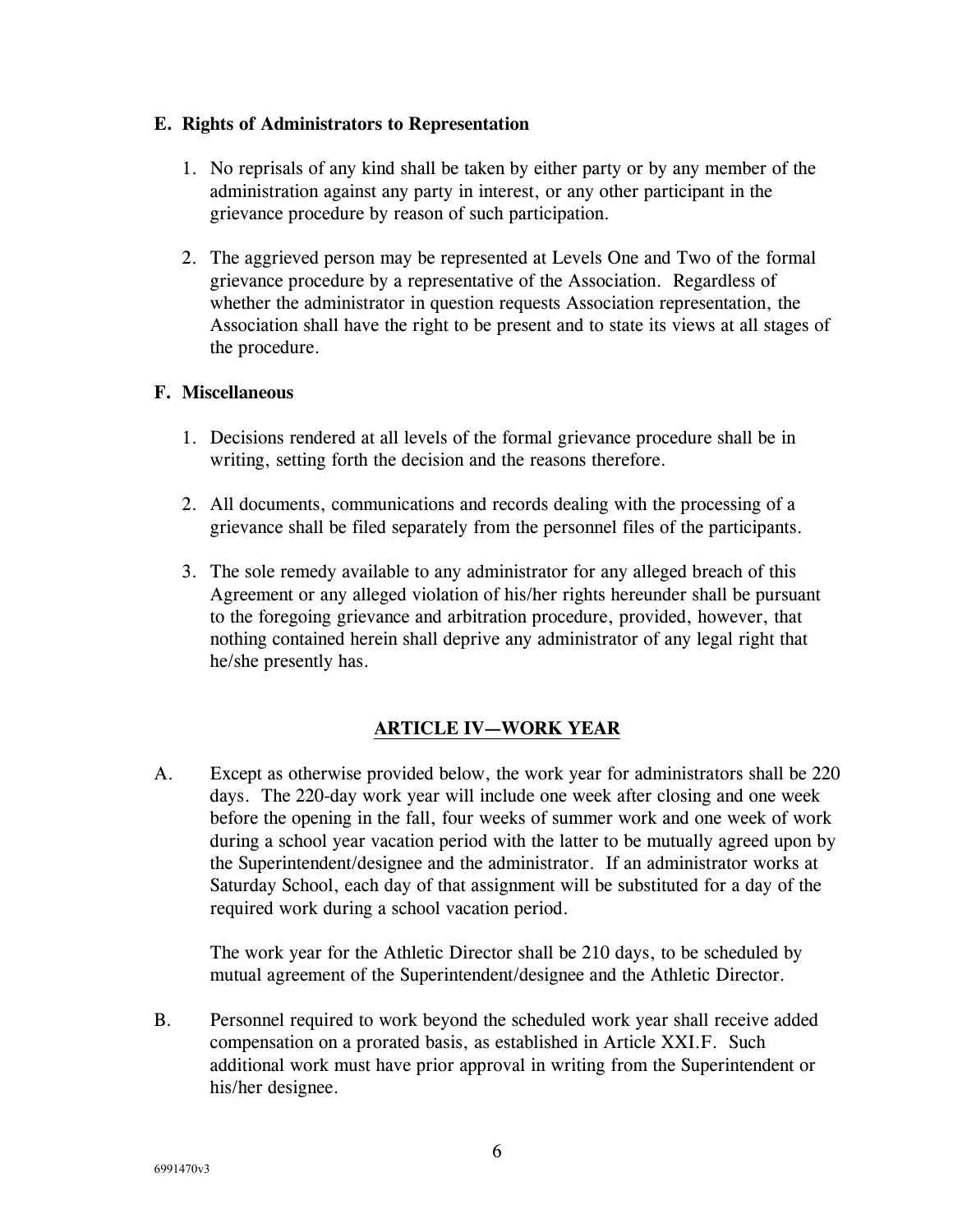### **ARTICLE V—ADDITIONAL PERSONNEL**

- A. The Board and the Association agree that at least two weeks prior to the submission of any recommendations to the Board of Education for the establishment of any new positions, or the elimination of any existing positions, involving certificated professional personnel within the bargaining group, the administration shall consult with representatives of the Association so that consideration may be given to the Association's views during the formulation of any plans, projects, or proposals.
- B. The Board and the Association agree that prior to any Board action regarding the establishment of any new positions involving the certificated professional personnel within the bargaining group, an opportunity shall be provided for Association representatives to meet with the Board and express their views directly regarding any such proposed action, priorities, or projects.
- C. An administrative position will be filled on an interim basis when, in the opinion of the Superintendent, it best serves the interest of the Manchester Public Schools.
	- 1. There shall be specific authorization and approval by the Superintendent at fourmonth intervals to continue an interim appointment beyond four (4) calendar months.
	- 2. If a position continues for more than two months, the person filling the position shall be paid on the appropriate salary step based on experience and shall pay dues to the MSAA.
	- 3. If the position is to be continued and to be filled by permanent certified appointment, the position shall be posted to be filled for the subsequent school year.

### **ARTICLE VI—BOARD RIGHTS**

Except as expressly provided otherwise by the terms of this Agreement, the determination and administration of educational policy, the operation of the schools, and the direction of the professional staff are vested exclusively in the Board or in the Superintendent when so delegated by the Board. Such rights include, but are not limited to the following:

- A. To determine the care, maintenance and operation of equipment and property used for and in behalf of the purposes of the Board.
- B. To establish or continue policies, practices and procedures for the conduct of Board business and, from time to time, to change or abolish such policies,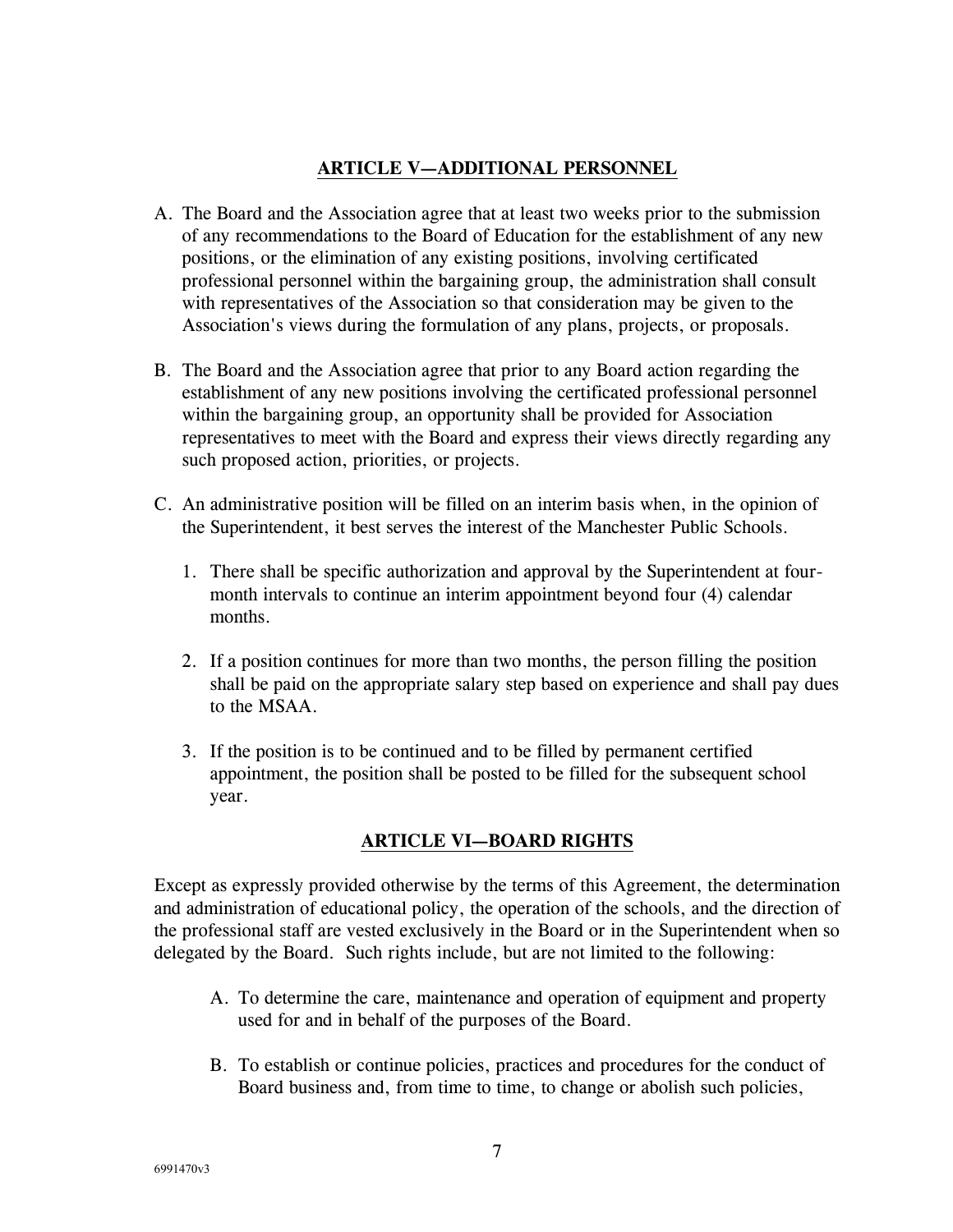practices, or procedures, subject to the Association's rights under the Teacher Negotiation Act.

- C. To discontinue processes or operations or to discontinue their performance by employees.
- D. To select and to determine the number and types of employees required to perform the Board's operations, and to create, modify and/or eliminate positions accordingly.
- E. To employ, transfer, or to lay off or otherwise relieve employees from duty for legitimate reasons when it shall be in the best interests of the Board.
- F. To prescribe and enforce reasonable rules and regulations for the maintenance of discipline and for the performance of work in accordance with the requirements of the Board, provided such rules and regulations are made known in a reasonable manner to the employees affected by them. Nothing in the preceding sentence shall be construed to prevent the Board from taking disciplinary action against an employee for conduct not prohibited by a specific rule or regulation if the employee should reasonably have known that such conduct was improper. Disciplinary action shall be subject to the just cause provision set forth in this Agreement.
- G. To create job specifications and revise existing job specifications, subject to the Union's right to negotiate the assigned salary rates.
- H. To determine the work schedules for employees.

### **ARTICLE VII—TRANSFERS OR REASSIGNMENTS**

Although the Board and the Association recognize that some transfer of administrators from one school to another is unavoidable and in fact may be desirable, they also recognize that frequent transfers of administrators is disruptive of the educational process and interferes with optimum administrator performance. Therefore, it is agreed as follows:

- A. An up-to-date listing of new and open positions shall be noticed on the School District's website, published in the Job Posting List and posted in each school during the school year and in the Central Office during the summer.
- B. All openings for positions covered by the Administrator's contract shall be listed in the Job Posting List, on the job line and posted on the Manchester Public Schools website**,** and a job description and statement of qualifications posted in each school as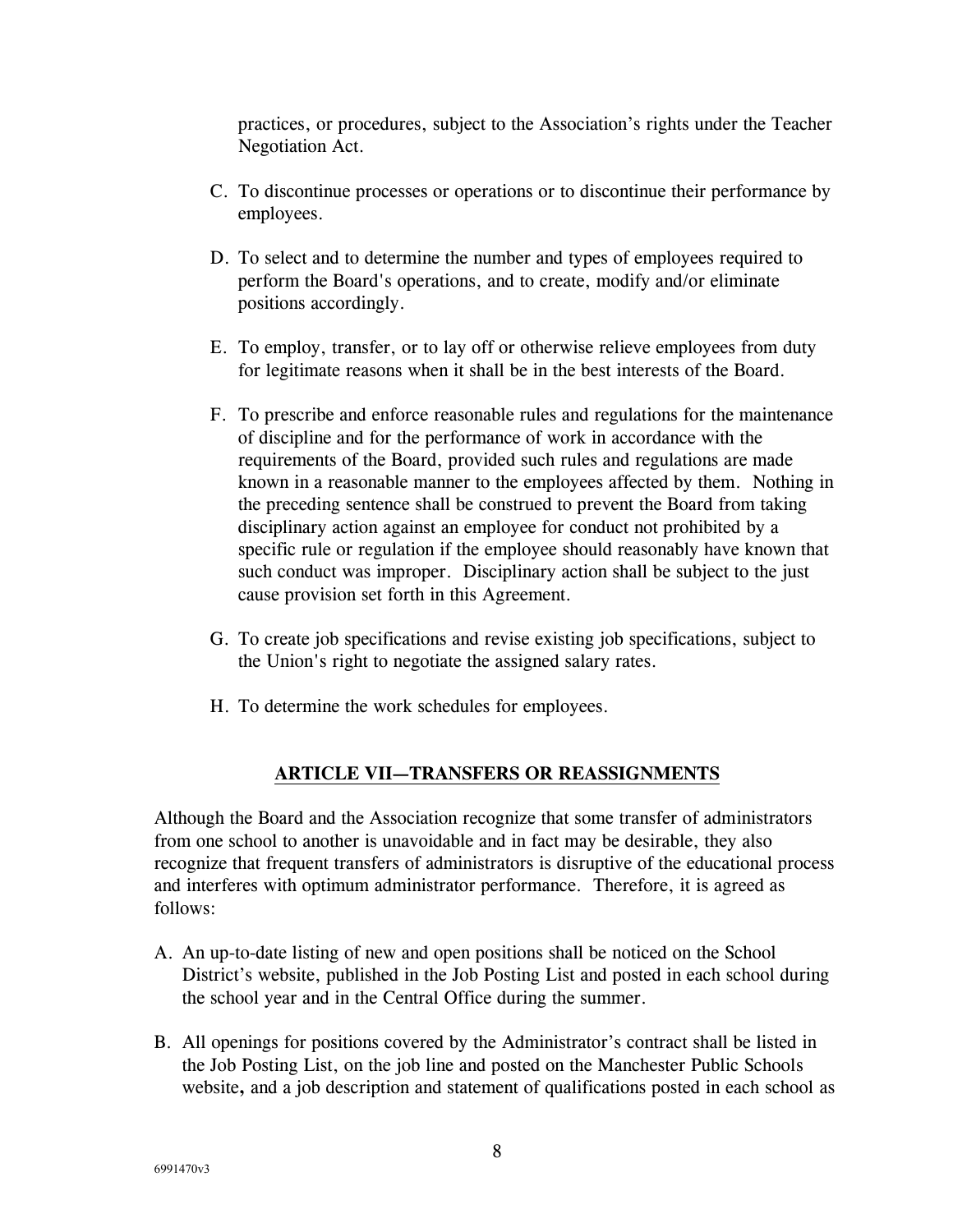far in advance of the appointment as possible. Postings will be for ten (10) work days during which Manchester administrators must state in writing their interest in the opening. Following the ten-day internal posting period, outside applicants may be sought. After June 1 of any year and during the summer months, posting will be for five (5) work days.

- C. Changes in assignment which are involuntary shall be to a comparable position, if possible, and shall not be effected or announced without a prior personal conference between the administrator involved and the Superintendent of Schools or his/her designee, at which time the administrator shall be notified of the reasons for the transfer and confirmation shall be in writing. If an administrator is involuntarily transferred to a lower paying position for claimed reasons of discipline and/or incompetence, such transfer is subject to the grievance procedure.
- D. Those administrators who desire a change in assignment outside of their own building shall file a written statement with the Office of the Superintendent. After reviewing the qualifications of the various candidates, within reason, it shall be the policy of the Administration to attempt to honor requests for such changes.
- E. For published vacancies any transfer requests shall be directed in writing to the Central Office. Up to June 1st such written requests must be received within 10 calendar days after publication of the existing vacancy.
- F. For vacancies published between June 1st and the opening of school in the fall, requests for transfer must be received within 5 work days after publication of the existing vacancy. However, this procedure does not prevent the filing of applications until such time as the vacancy has been filled. Applications received after 5 work days will go into the general candidate pool.
- G. A transfer shall be subject to the approval of the Central Office.
- H. As soon as possible after a published position has been filled, the Central Office shall inform the other applicants in the Manchester school system to that effect in writing.

### **ARTICLE VIII—LAYOFFS**

A. In the event it becomes necessary to lay off an administrator because of declining enrollment, budgetary constraints or changes in curriculum, the decision shall be made on the basis of length of service as an administrator in the system, certification and qualifications. An administrator's length of service as an administrator in the system shall be a prime factor, but not a sole factor in making such decisions. Length of service shall be determined from the last date of hire as an administrator.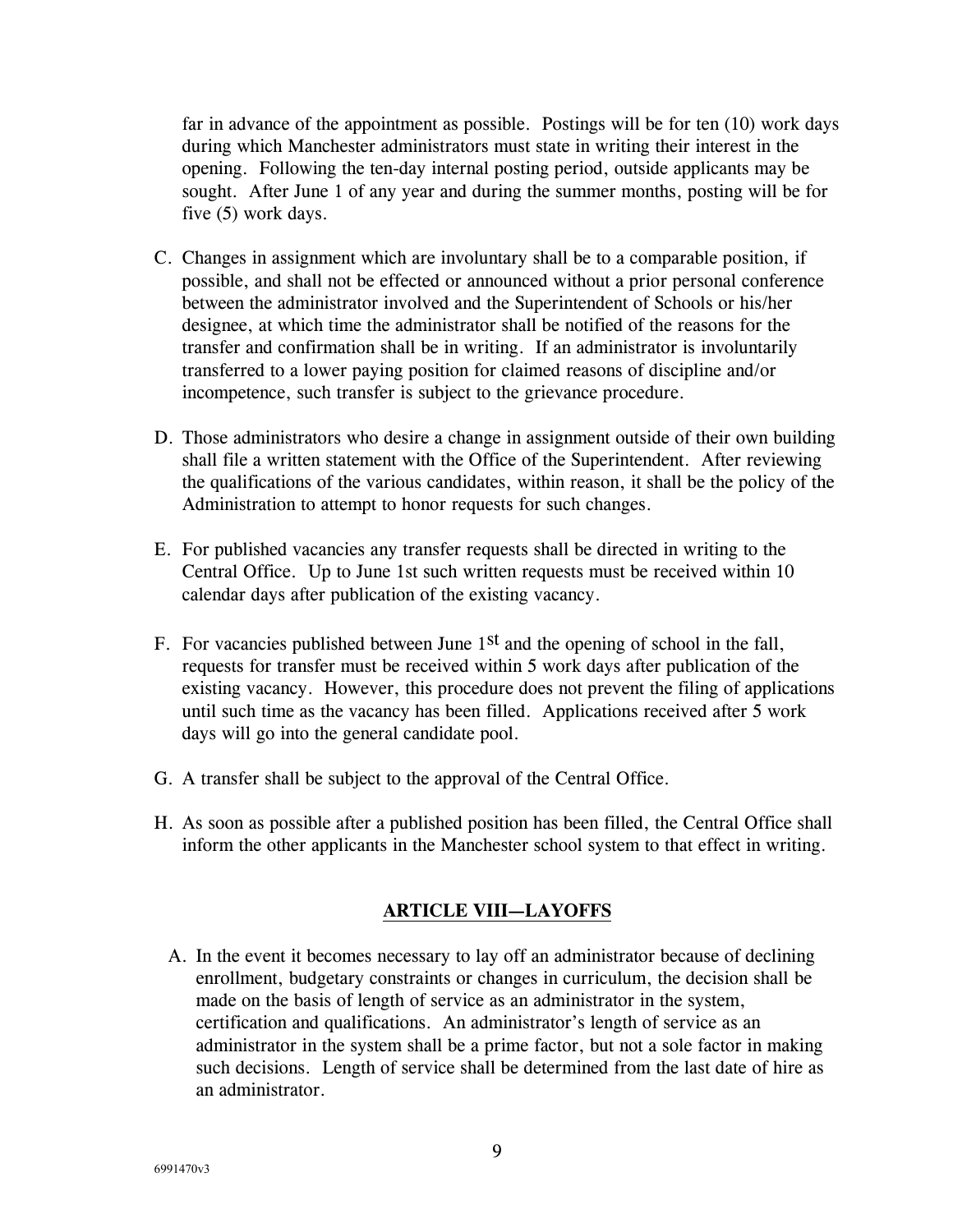- B. The following provisions shall apply to an administrator displaced due to a reduction in force:
	- 1. If an administrator is relieved of his/her position because of a reduction in staff or abolishment of that position, he/she will be offered an administrator's opening if one exists in his/her classification. If there is no existing administrative opening in his/her classification, the displaced administrator shall be offered the position of the least senior administrator in his/her present classification.
	- 2. If there is no existing administrative opening in his/her classification and the displaced administrator has the least seniority of those within his/her classification, he/she will be offered an administrative opening, if one exists, in any other administrative classification for which he/she is certified and qualified; provided, however, such appointment does not constitute a promotion.
	- 3. If there is no such existing administrative opening in any other administrative classification for which the displaced administrator is certified and qualified, the displaced administrator shall be permitted to bump the least senior administrator in another classification for which he/she is certified and qualified and in which he/she has had previous experience (in any school district), provided that the displaced administrator has administrative seniority over the least senior administrator in such classification, and provided that such appointment does not constitute a promotion.
	- 4. If an administrator is relieved of his/her duties because of reduction of staff or elimination of position and another administrative position is not available to the displaced administrator in accordance with this section, he/she will be offered a teaching position for which he/she is certified, subject to, and consistent with the reduction in force contract provision or policy then in effect relative to teachers.
- C. Administrators to be laid off after the school year has begun shall receive sixty (60) days' notice.
- D. The name of any administrator who has been laid off shall be placed upon a reappointment list and remain on such list for one (1) year, provided such administrator does not refuse a reappointment and provided such administrator applies in writing by registered mail for retention of his/her name on said list on or before June 1st of each year subsequent to his/her layoff. Failure to file such application with the Superintendent of Schools as provided in this subsection shall automatically remove such administrator's name from the reappointment list and the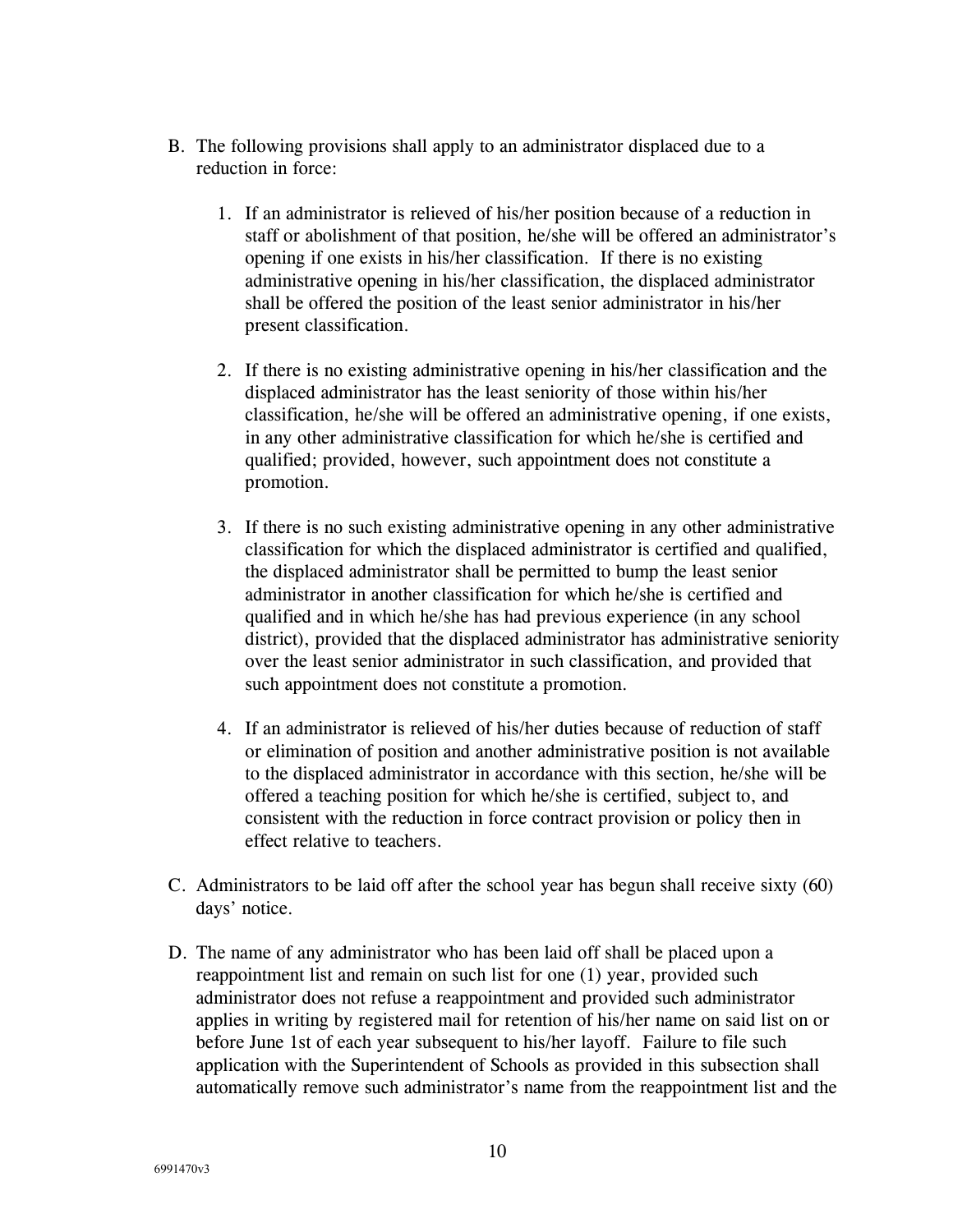administrator will be considered to have resigned. Administrators on the reappointment list who qualify for vacancies shall be given prime consideration.

- E. While on the recall list, and upon the written request to the Superintendent of Schools, a laid off administrator shall have the opportunity to continue participation in the district's health insurance at his/her own expense, as provided by COBRA.
- F. The classifications and administrative hierarchy referred to within this article are:
	- 1. High School Principal;
	- 2. Director of Teaching and Learning; Director of Performance, Evaluation and Talent Development; Director of Pupil Personnel Services
	- 3. Middle School Principal;
	- 4. Elementary Principal;
	- 5. Director of Manchester Regional Academy; Adult Education Director;
	- 6. Instructional Technology Supervisor;
	- 7. All Secondary Assistant Principals; Attendance and Communications Administrator; Coordinator of School/Business Partnerships; Director of School Counseling;
	- 8. All Elementary Assistant Principals and Pupil Personnel Services Supervisors;
	- 9. Athletic Director.

### **ARTICLE IX—PROMOTIONS AND SPECIAL POSITIONS**

- A. All administrators shall be given adequate opportunity to make application for such positions. If in the determination of the Superintendent the qualifications of applicants are substantially equivalent, preference shall be given to qualified administrators currently employed by the Board.
- B. Appointments shall be made without discrimination in regard to race, creed, color, religion, national origin, genetic information, gender, gender identity or expression, sexual orientation, age, disability, or marital status.

### **ARTICLE X—RETIREMENTS**

A. Persons who expect to retire at the end of a particular school year should notify the Central Office prior to January 1st of that year. If a person does not notify the Central Office by January 1st, the Board has the right to delay compensation for accumulated unused sick leave for 90 days beyond the date set forth in Section B.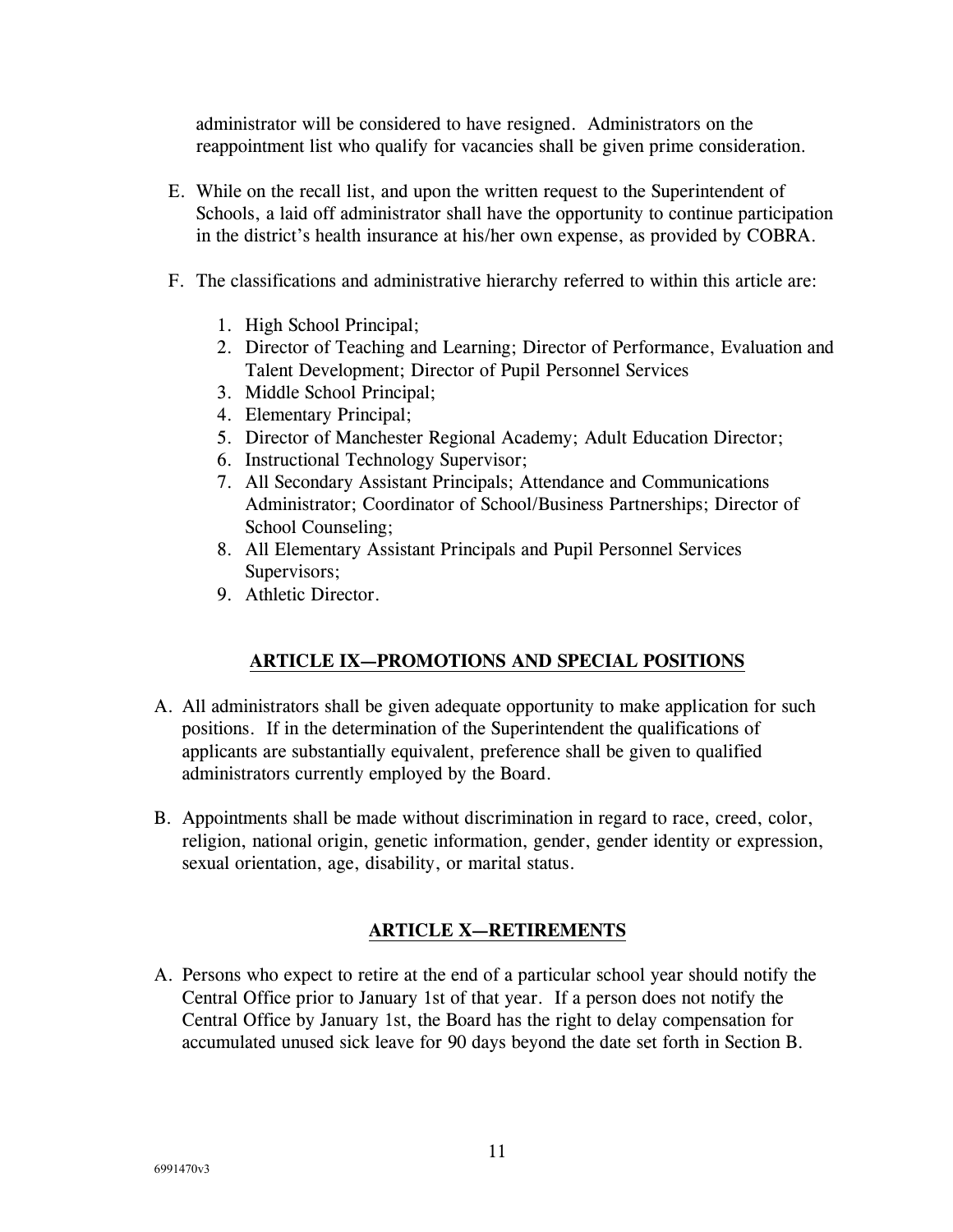Persons who expect to retire at any time other than the end of the school year, should notify the Central Office at least 120 days in advance. If such a person does not give at least 120 days notice, the Board has the right to delay payment of accumulated unused sick leave for 90 days beyond the date set forth in Section B.

All above notice requirements are waived when retirement is due to medical necessity.

B. Upon retirement, retirees shall be compensated for accumulated unused sick leave as follows:

Upon retirement under the Connecticut State Teachers Retirement System, or termination due to reduction in force, a certified professional employee, or his estate, shall be compensated for one-half of all accumulated unused sick days up to a limit of 120 days of such accumulation, or, if the employee had rendered 15 or more years of teaching and/or administrative service in Manchester, for all unused sick leave accumulated up to a maximum of 60 days. Compensation for each unused sick day so provided shall be at the employee's per diem rate prior to the date of retirement. New hires as of July 1, 1998 are not eligible for this benefit.

For each eligible retiring administrator who has reached the age of fifty-five (55) during the calendar year in which the administrator retires, the Board shall contribute the applicable compensation amount under the provisions of this section into a 401(a) plan established by the Board. Such contribution into the 401(a) plan shall be mandatory for each such eligible retiring administrator. The Board shall make such contributions within sixty (60) days after the effective date of the administrator's retirement. For any eligible retiree who has not reached the age of fifty-five (55) during the calendar year in which the administrator retires, the Board shall pay directly to the administrator the dollar amount applicable to such administrator for the payment for unused sick leave, with such amount to be determined in accordance with the provisions of this contract section. Such payments shall be made within the same time period applicable to 401(a) contributions under the provisions of this section.

### **ARTICLE XI—SALARIES**

The base salaries of administrators shall be comprised of the following components:

- 1) Cash compensation, in such amounts as are set forth in Appendix A.
- 2) The additional sum of One Thousand Five Hundred Dollars (\$1,500), as to which each administrator will arrange to have an elective deferral deducted from his/her salary on a pre-tax basis as permitted under IRC Section 403(b), as amended, and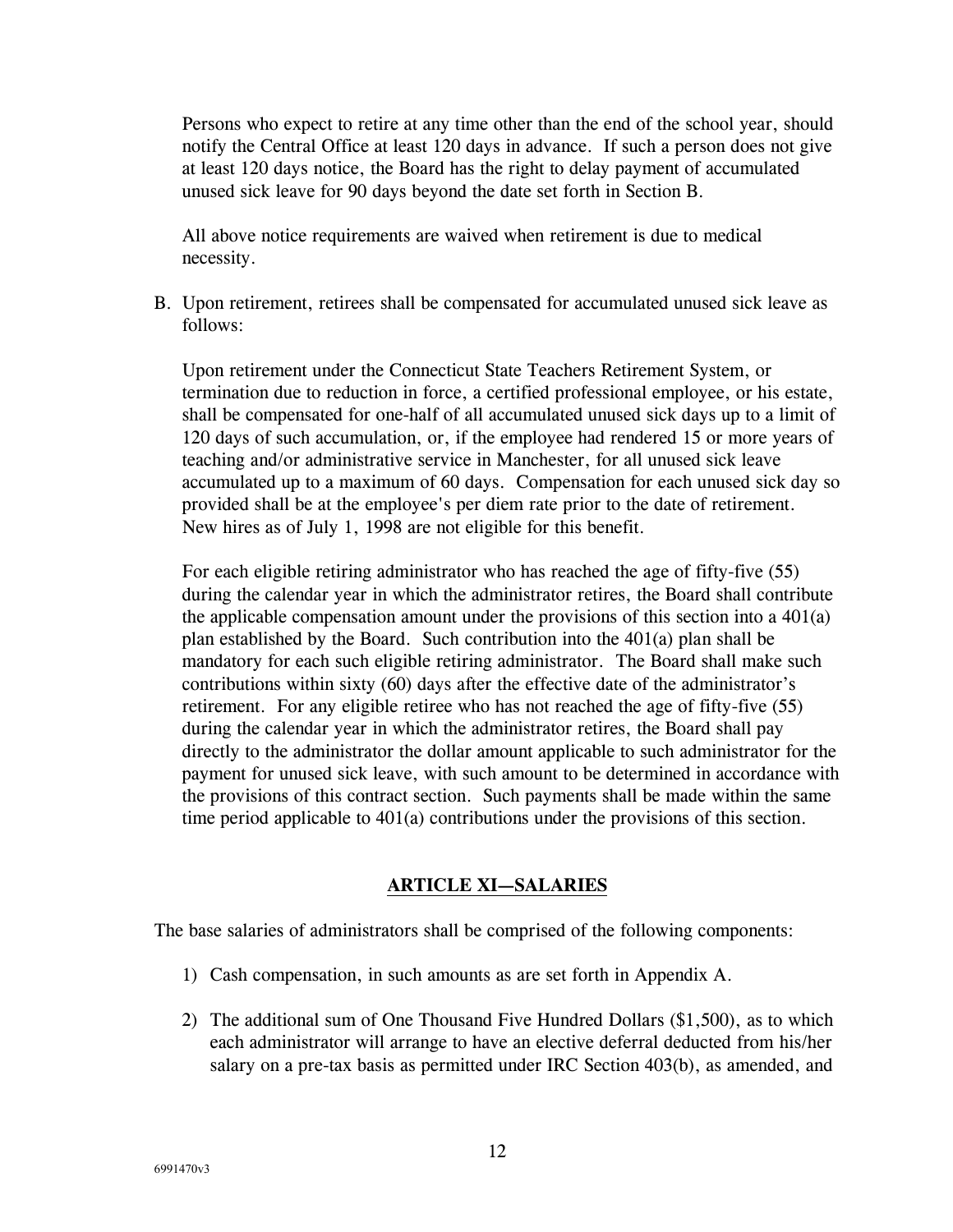then contributed toward the purchase of a 403(b) annuity with a tax sheltered annuity of his/her choice from the accounts offered by the Board.

Both base salary components shall be payable in installments during the contract year, in accordance with Article XXI.

### **ARTICLE XII—CONTRACTS**

The Board agrees to inform each individual employee in writing of the step, schedule, base salary, longevity pay, and any additional pay to which the individual employee is entitled.

### **ARTICLE XIII—PROTECTION OF ADMINISTRATORS**

- A. Administrators shall report immediately in writing to the Central Office all cases of assault suffered by them in connection with their employment.
- B. The Board shall provide protection, indemnification and counsel to each administrator as required by law.
- C. The Board will reimburse an administrator for any personal property damaged or destroyed as a result of documented student negligence or malicious act occurring on school property. The Board's liability in this respect shall not exceed a total of \$5,000 per school year. Claims will be paid each June and if the claims exceed \$5,000, they will be paid on a pro-rated basis. The administrator must first use personal insurance coverage before submitting a claim to the Board for reimbursement.

### **ARTICLE XIV—ACCIDENT AND SICKNESS BENEFITS**

A. If an administrator suffers an injury arising out of and in the course of his/her employment, such injury being compensable under the Connecticut Workers' Compensation laws, any absence caused by the injury will not be charged against accumulated sick leave or personal leave.

The administrator will be paid the difference between his/her full salary and the amount of any Workers' Compensation award for the period of absence, with such period not to exceed the shorter of the compensable period for Workers' Compensation or one calendar year. For absences which extend beyond such period, an administrator may use his/her accumulated sick leave. The Board shall have the right to have the administrator examined by a physician designated by the Board for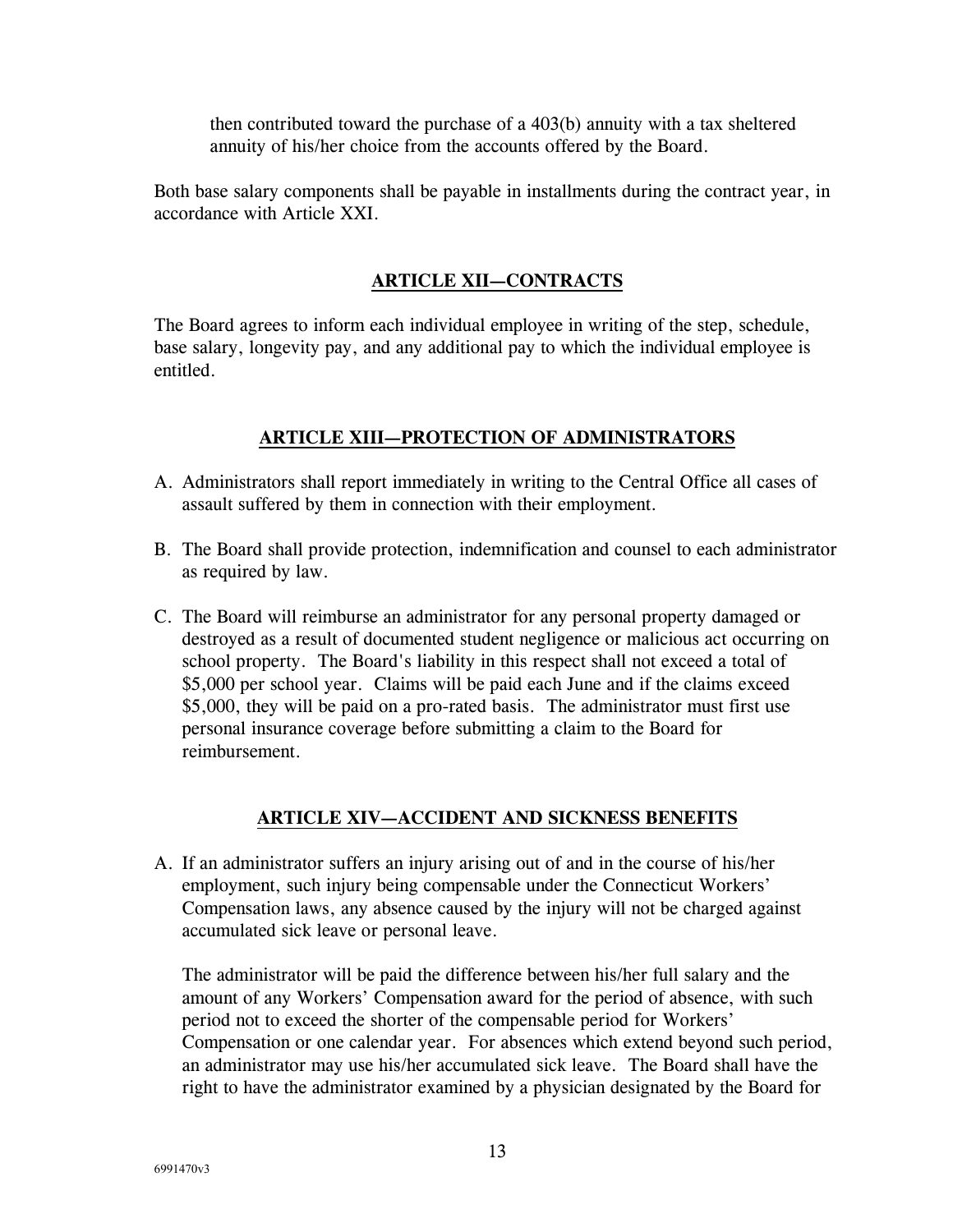the purpose of establishing the length of time during which the administrator is temporarily disabled from performing his/her duties, and, in the event that there is no adjudication in the appropriate Workers' Compensation proceeding for the period of temporary disability, the opinion of the said physician as to the said period shall control.

B. Upon the discovery of any illness within the school system that may reasonably constitute a danger to the fetus of a pregnant administrator, which danger cannot be eliminated by transfer of the administrator, the administrator shall be placed on leave with full pay and benefits and without loss of accumulated sick leave. Such leave will continue until: (1) medical testing has established that the administrator is immune to the illness, or (2) the illness is no longer present in the school system, whichever occurs first. In no event, however, shall such leave exceed ten (10) working days.

### **ARTICLE XV—PROFESSIONAL DEVELOPMENT AND EDUCATIONAL IMPROVEMENT**

#### **A. Tuition Reimbursement**

- 1. The Board agrees to payment of the cost of tuition for courses taken at the Board's request.
- 2. Full-time administrators who hold a valid administrator's certificate may make application to the Board of Education for reimbursement of 85% tuition cost and lab fees of courses taken to enhance their skills, for up to a maximum reimbursement of \$1000 per year.
- 3. These courses must have prior approval of the Central Office administration.
- 4. It is understood that all other expenses related to this course are to be borne by the administrator, with the exception of reimbursement for those materials that would be used for the benefit of the school system.
- 5. Any application for approval of coursework must be received by Central Office administration at least two (2) weeks prior to the start of the requested course.
- 6. An administrator may receive reimbursement for tuition payments only in a year in which he/she is not attending a professional conference as referenced in Article XV, Sec. B., below.

### **B. Attendance at Conferences**

The Board of Education annually shall make every attempt to allocate funds, including any and all grant funds, apart from the individual school budgets for the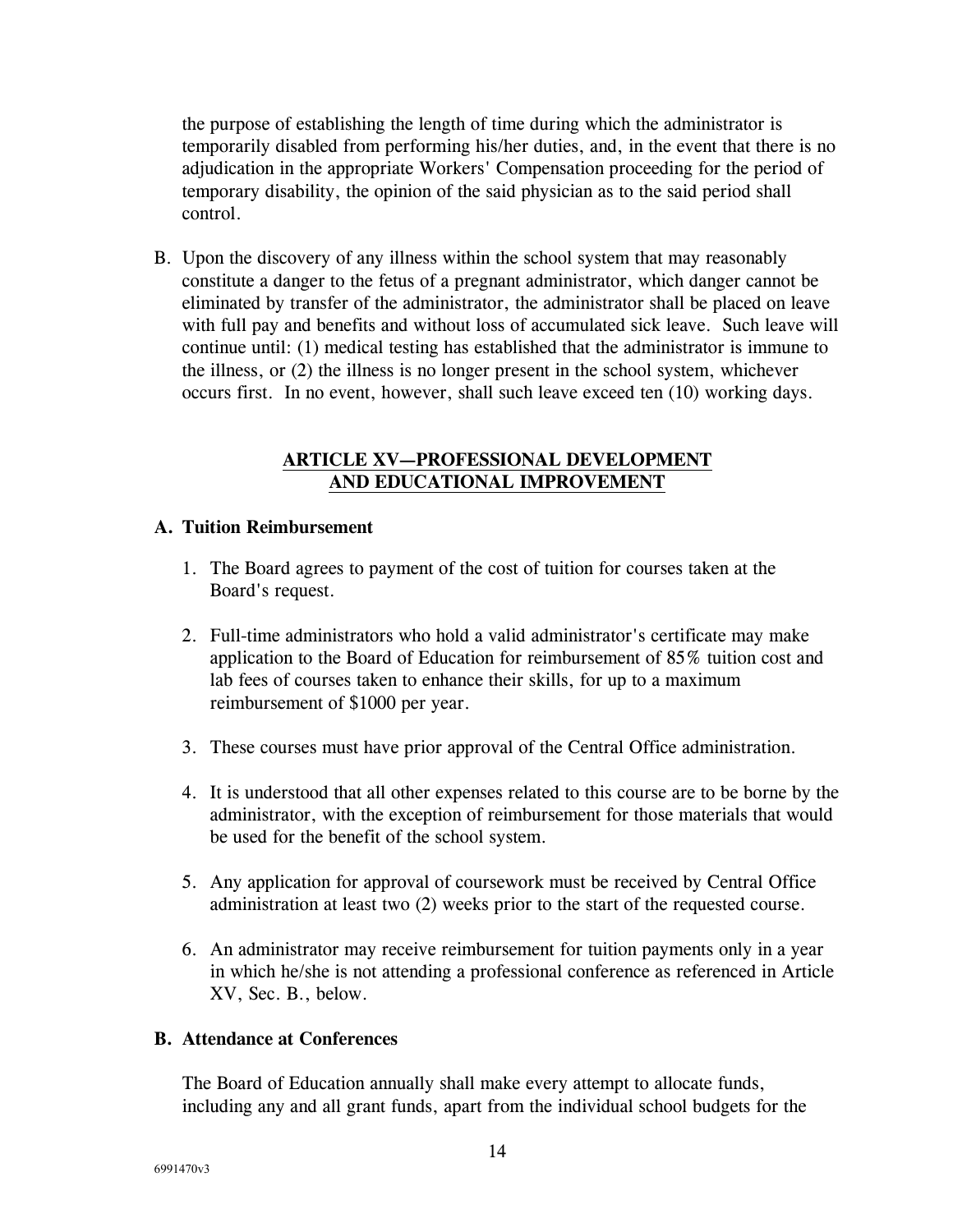professional development of administrators to the extent described below. Under this provision, the Board shall pay the full costs of administrators' attendance at regional or national professional conferences. The administrator must show that the conference is directly related to his/her School Improvement Plan and such attendance must be approved by the Superintendent or his/her designee. The following number of administrators shall benefit on a two-year cycle:

- an average of two elementary principals per year
- an average of two secondary administrators per year
- an average of one supervisor from other classifications per year

This in no way prohibits administrators from building professional development money into their own school/program budgets.

### **ARTICLE XVI—SICK LEAVE**

- A. All certificated administrators shall be granted annually eighteen (18) days of sick leave with full pay. The accumulation of unused sick leave shall be subject to a maximum accumulation of two hundred twenty-five (225) days. Notwithstanding the foregoing, any administrator who has accrued more than two hundred twenty-five (225) days sick days as of June 30, 2007 shall be permitted to retain such accumulated sick days, but shall not be permitted to accumulate any additional sick days on or after July 1, 2007 unless and until such time as such administrator's total sick leave accumulation falls below two hundred twenty-five (225) days.
- B. For absence for sickness beyond granted leave, employees shall receive the difference between their substitute's pay and their regular salary for a period not to exceed 60 days. Section B shall be deleted from the contract, effective June 30, 2022.
- C. In the event of absence of an administrator for illness in excess of five (5) consecutive working days, the Superintendent or designee may request the filing of a doctor's certificate, or the Superintendent or designee may require an examination by an independent physician, such examination to be at the Board's expense.
- D. Time spent at medical or dental appointments which cannot be made at other than school times, shall be charged against personal leave. Should an administrator's serious illness necessitate continued periodic medical appointments, those absences will be charged to sick leave.
- E. Sick Leave Bank

The Sick Leave Bank shall be established to assist administrators who, as a result of catastrophic or extended illness or injury, have exhausted their accumulated sick leave.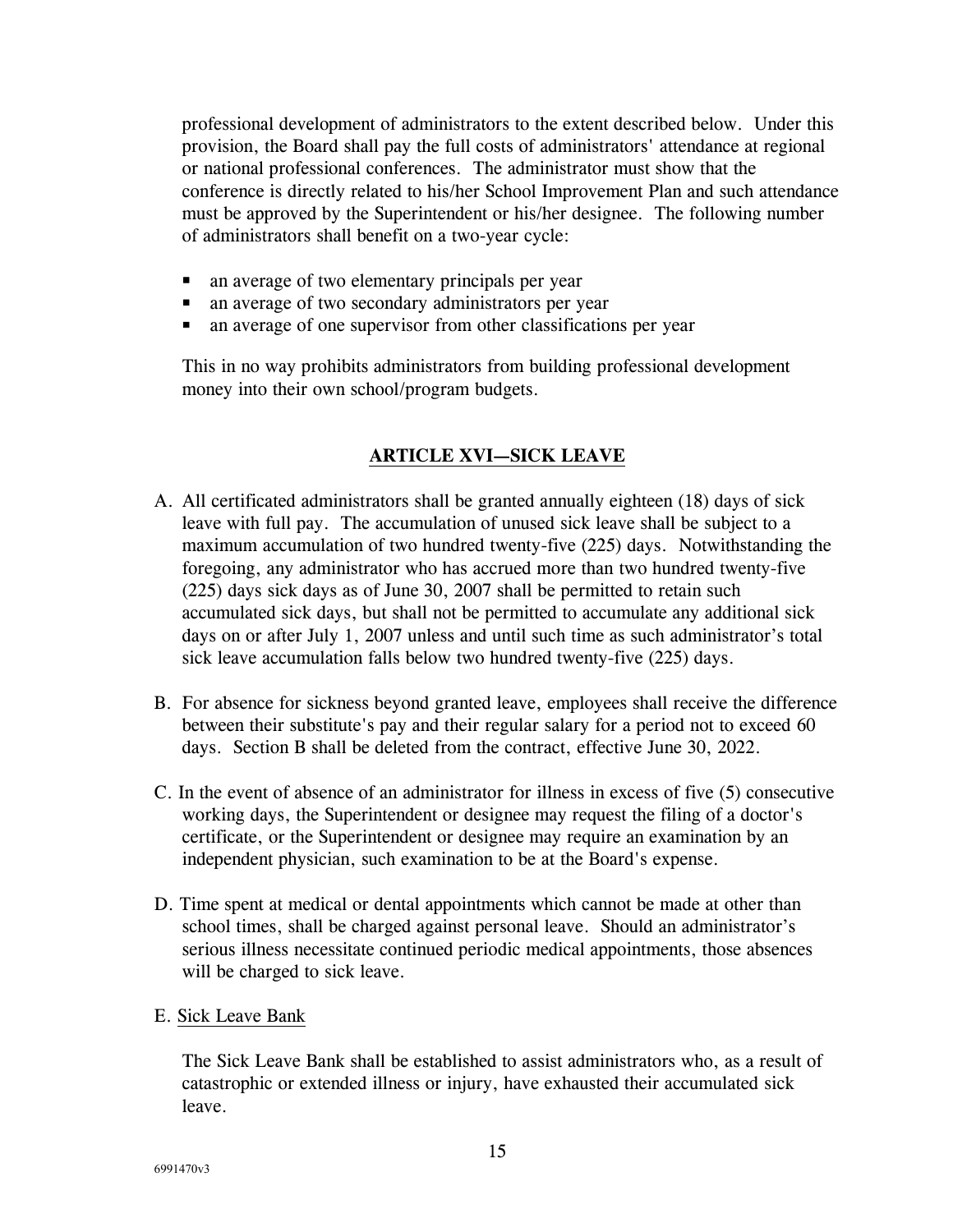In order to be eligible to participate in withdrawals from the Sick Leave Bank, an administrator must meet the following criteria:

- 1. The administrator or immediate family member must have a catastrophic illness or extended injury, verified by the Sick Leave Committee. The Sick Leave Committee may require medical or other information to facilitate its ability to verify the administrator's or immediate family member's illness or injury.
- 2. Such illness or injury has caused the administrator to exhaust all of his/her accumulated sick leave days.
- 3. The days donated by each administrator will be subtracted from his/her accumulated sick leave.
- 4. Administrators may contribute up to five (5) days annually to the Sick Leave Bank.
- 5. Days contributed will not be returned to the administrator in any form.
- 6. To be eligible, new administrators and administrators returning from leave may contribute one (1) to three (3) days immediately upon hiring or returning.
- 7. In order to apply for the benefits in the bank, an administrator must have contributed at least one (1) day by September 30 of each year. Such contribution is timely until the following September 29.

### Procedure:

- 1. The eligible administrator, as determined by the above criteria, must submit a letter to the Sick Leave Committee explaining how he/she meets the eligibility criteria and request permission to draw upon the Sick Leave Bank. The Sick Leave Committee shall consist of three (3) members of the bargaining unit (one Elementary, one Secondary and one central office) and the Superintendent/designee. The Association President shall serve ex-officio.
- 2. The Sick Leave Committee shall, within fifteen (15) school days of receipt of the letter, render a decision as to the use of the Sick Leave Bank days.
- 3. Sick Leave Bank days may not exceed thirty-five (35) for any one application. If the administrator's illness or injury extends beyond the number of Sick Leave Bank days granted, he/she may apply for additional days. The cumulative grant of Sick Leave Bank days over the course of an administrator's total employment with the Board shall not exceed ninety (90) Sick Leave Bank days.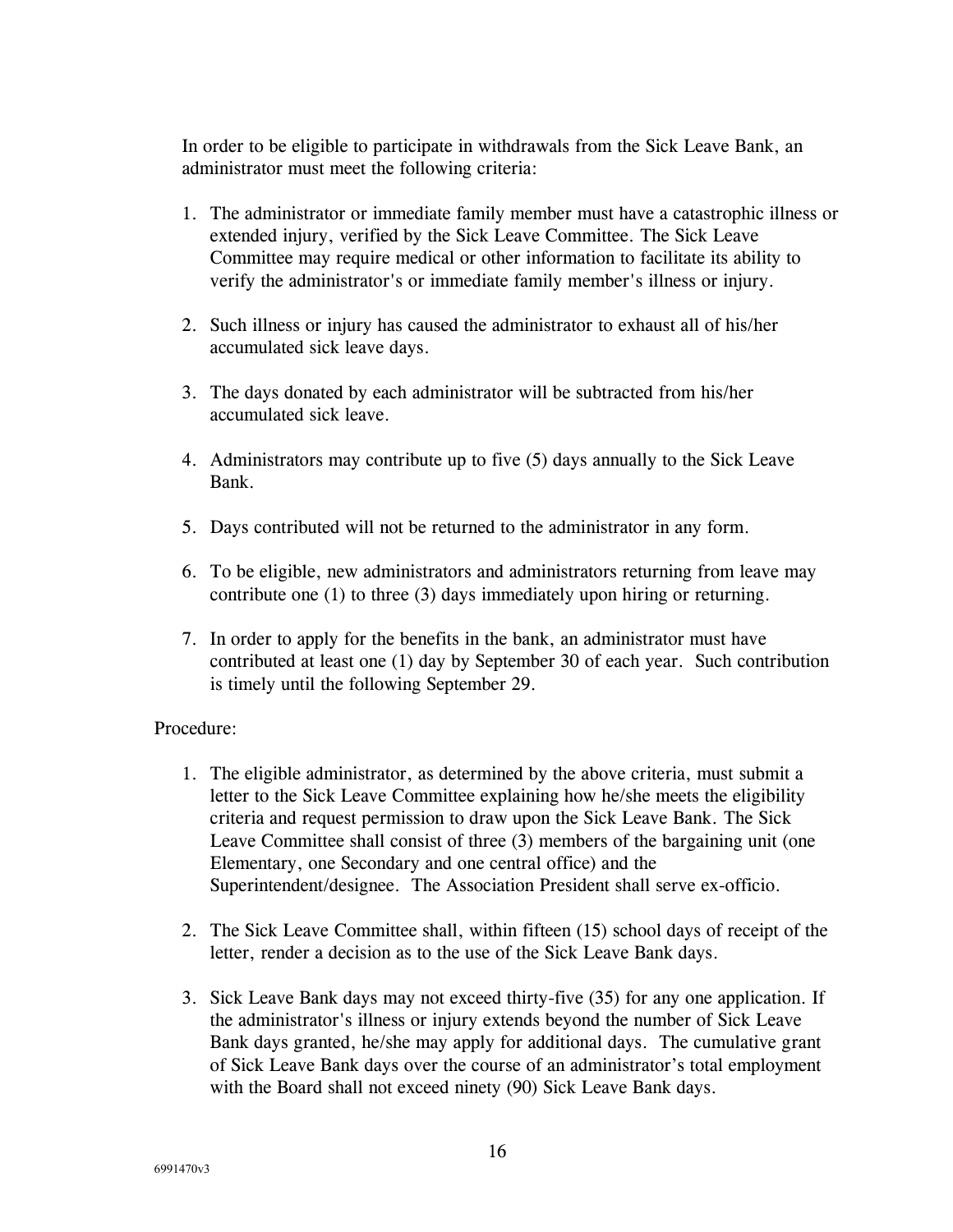- 4. Unused granted days will be returned to the Sick Leave Bank at the end of the school year. The Sick Leave Bank shall have a minimum of one hundred fifty (150) days in reserve. If the number of days falls below one hundred fifty (150), the provisions of A-4 shall be reapplied.
- 5. The decisions of the Sick Leave Committee are final and are not subject to the grievance procedure.
- 6. The Sick Leave Committee shall be responsible for keeping records regarding contributions to and withdrawals from the Sick Leave Bank and shall advise the Superintendent or his/her designee of days contributed by individual staff members.
- 7. The Superintendent or his/her designee shall adjust records to reflect transfer of days between individual administrators and the Sick Leave Bank.
- 8. The Association agrees to save the Sick Leave Committee and the Board of Education and all of its members, employees and/or agents harmless from any and all claims, lawsuits, damages, attorneys' fees and/or liability of any kind arising out of the operation of the Sick Leave Bank.

### **ARTICLE XVII—LEAVES OF ABSENCE**

#### **A. Leaves with Pay**

Each administrator will receive full pay for:

- 1. A maximum of five days in any school year for absence caused by :
	- a. family business
	- b. illness of a family member
	- c. court appearances
	- d. attendance at a ceremony awarding a degree
	- e. other pressing personal business which cannot reasonably be conducted outside work hours
- 2. A maximum of three days for a death in the immediate family. Immediate family is defined as an employee's spouse (or person considered by the employee to be like a spouse), child, parent, sibling, grandparent, spouse's parent, child, sibling, or grandparent, or any other relative of the employee or employees' spouse who at the time of his/her death was domiciled in the employee's household. Additional days may be granted at the discretion of the Superintendent.

All leaves must be with the approval of the Superintendent or his/her designee.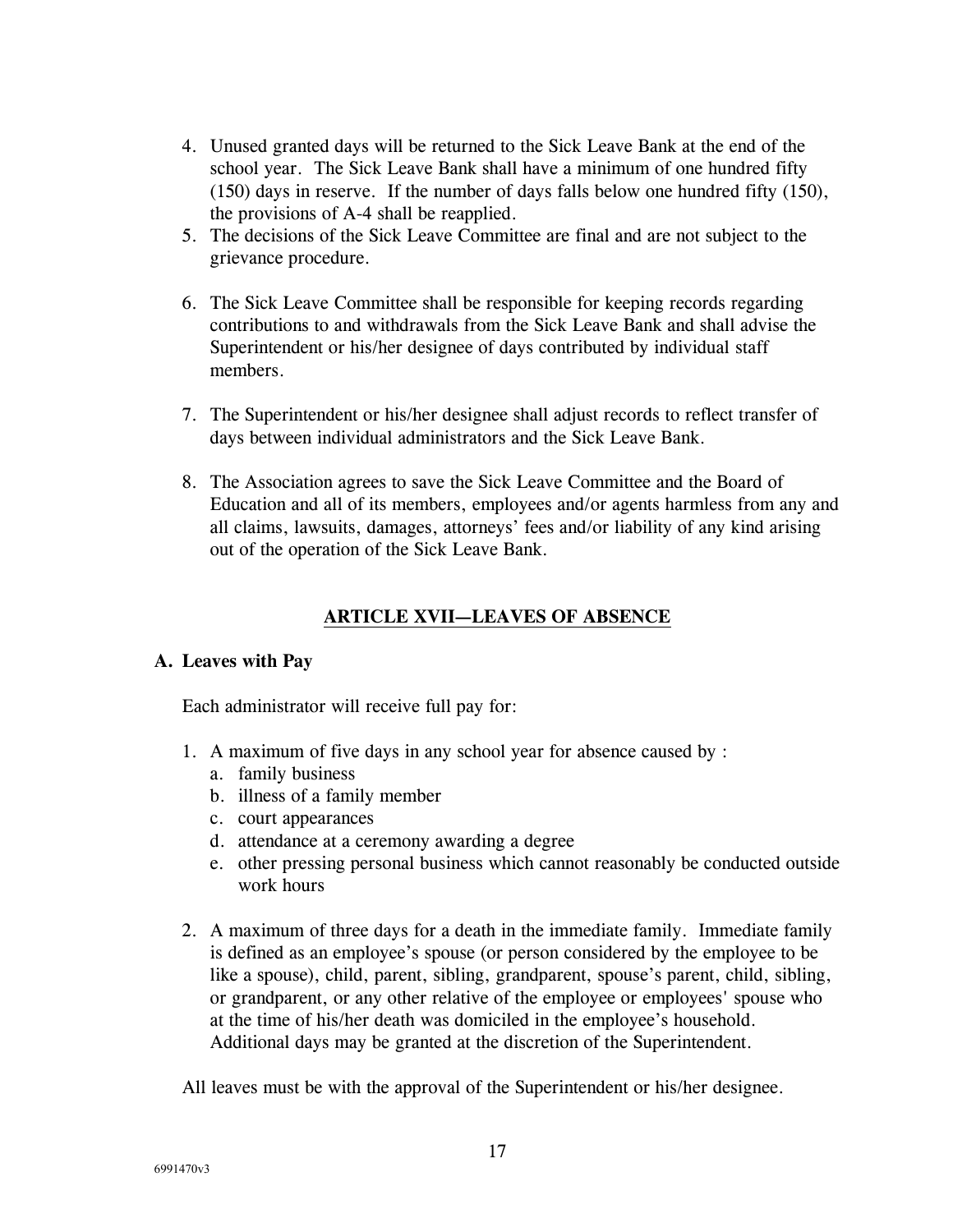#### **B. Leaves without Pay**

- 1. Leaves of absence without pay may be granted for the following reasons:
	- a. For the purpose of further study.
	- b. For health reasons, upon advice of a physician.
	- c. For other valid reasons subject to the review and recommendation of the Central Office.
- 2. Application for such leaves of absence must be made in writing and the leave must be approved by the Board of Education.

#### **C. Parenthood**

#### **1. Childbearing**

Any administrator who becomes pregnant shall be granted childbearing leave in accordance with applicable state and federal law.

### **2. Childrearing**

Any administrator shall be entitled, upon written request, to an extended leave without pay for the purposes of childrearing. Any administrator shall be entitled to such leave for one full year, or reasonable portion thereof, in which his/her child is born, adopted or fostered. Upon return, the administrator shall be assigned to his/her former position or other administrative position of equivalent pay.

Childrearing leave shall be subject to the following provisions:

- a. While on leave, the employee may continue participation in the district's health insurance coverage at the employee's expense, except as otherwise required by the Family and Medical Leave Act.
- b. Upon return to work at the termination of childrearing leave, an administrator will be placed in the salary step effective at the time of the commencement of the childrearing leave, provided he/she returns during the same school year in which childrearing leave commenced. If the administrator returns to full-time duties in a subsequent year, and has served more than one-half of the school year, or through January 31 of the year in which the leave occurred, he/she shall be placed on the next step on the salary schedule when returning, provided a new school year has commenced. Benefits accumulated at the commencement of the leave, and not used during the childrearing leave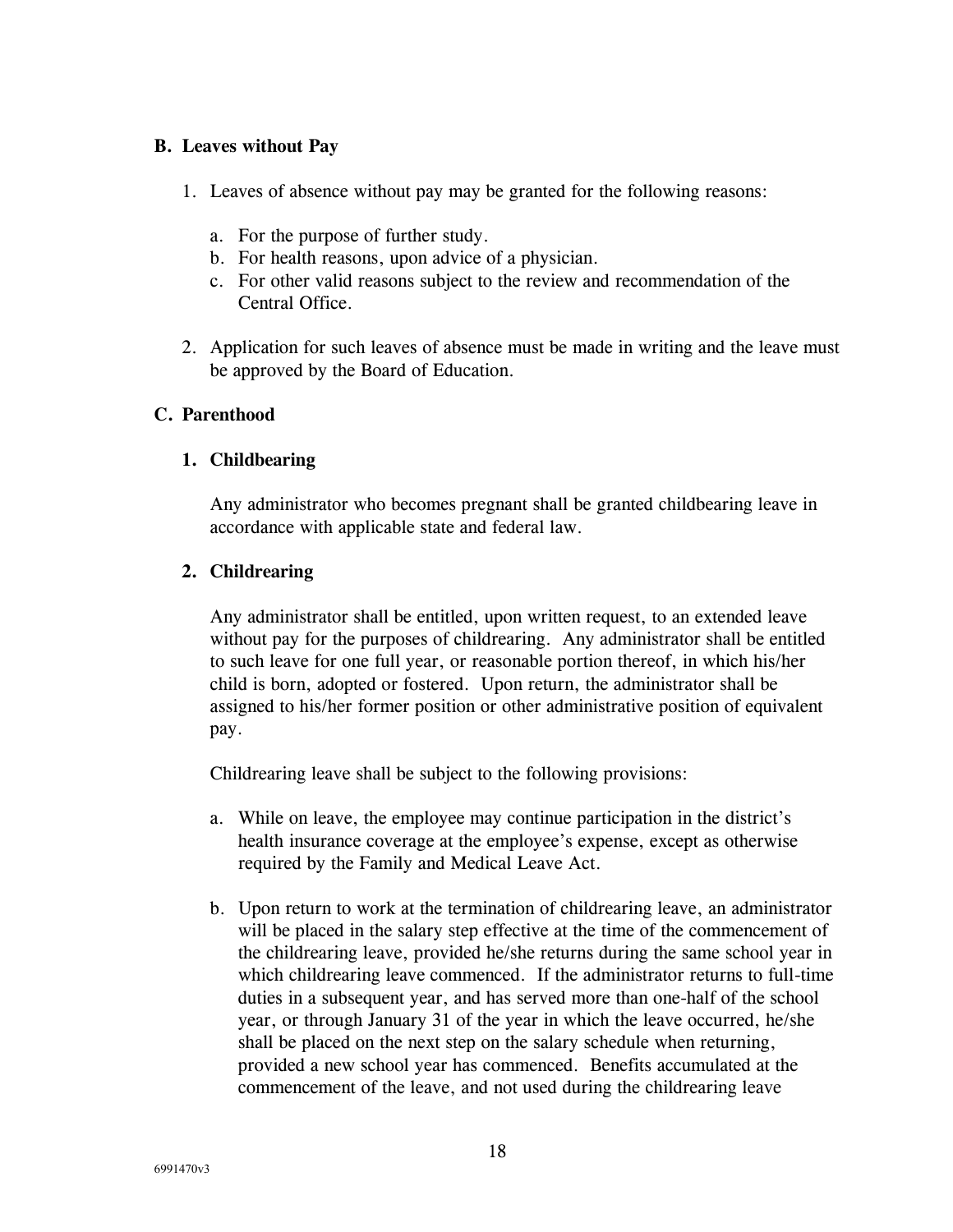period, shall be credited to the administrator when he/she returns from childrearing leave.

### **D. Professional Leave**

- 1. The Board shall pay, within the limits of appropriations, the reasonable expenses (including fees, meals, lodging and/or transportation) incurred by administrators who attend workshops, seminars, conferences, or other professional improvement sessions at the request and with the advance approval of the Superintendent for particular purposes of special benefit to the school system and the individual participating.
- 2. With advance approval of the Superintendent, any administrator holding office in a professional organization or invited to participate in a program of that organization may be excused from duty because of such obligations. Absences for other professional obligations of a similar nature may also be approved
- 3. Attendance at professional meetings and visitations to other schools, for professional reasons.

### **E. Academic Leave**

The Board may, but need not, grant a leave of absence for academic pursuit. The grant, denial or imposition of terms and conditions by the Board in respect to such leave shall be conclusive.

### **F. Return After Leave of Absence**

- 1. Administrators who have been granted leaves of absence shall notify the Superintendent of Schools in writing on or before the first day of February of their intention to resume work at the beginning of the ensuing year.
- 2. Whenever possible, administrators returning from leaves of absence granted under this article shall be restored to the same or similar position that they held at the time the leave was granted unless mutually agreed otherwise. Similar is defined as a position in the same salary classification.

### **G. Deductions for Non-Allowable Absences**

Deductions for non-allowable absences shall be made at the administrator's applicable per diem rate for each day deducted.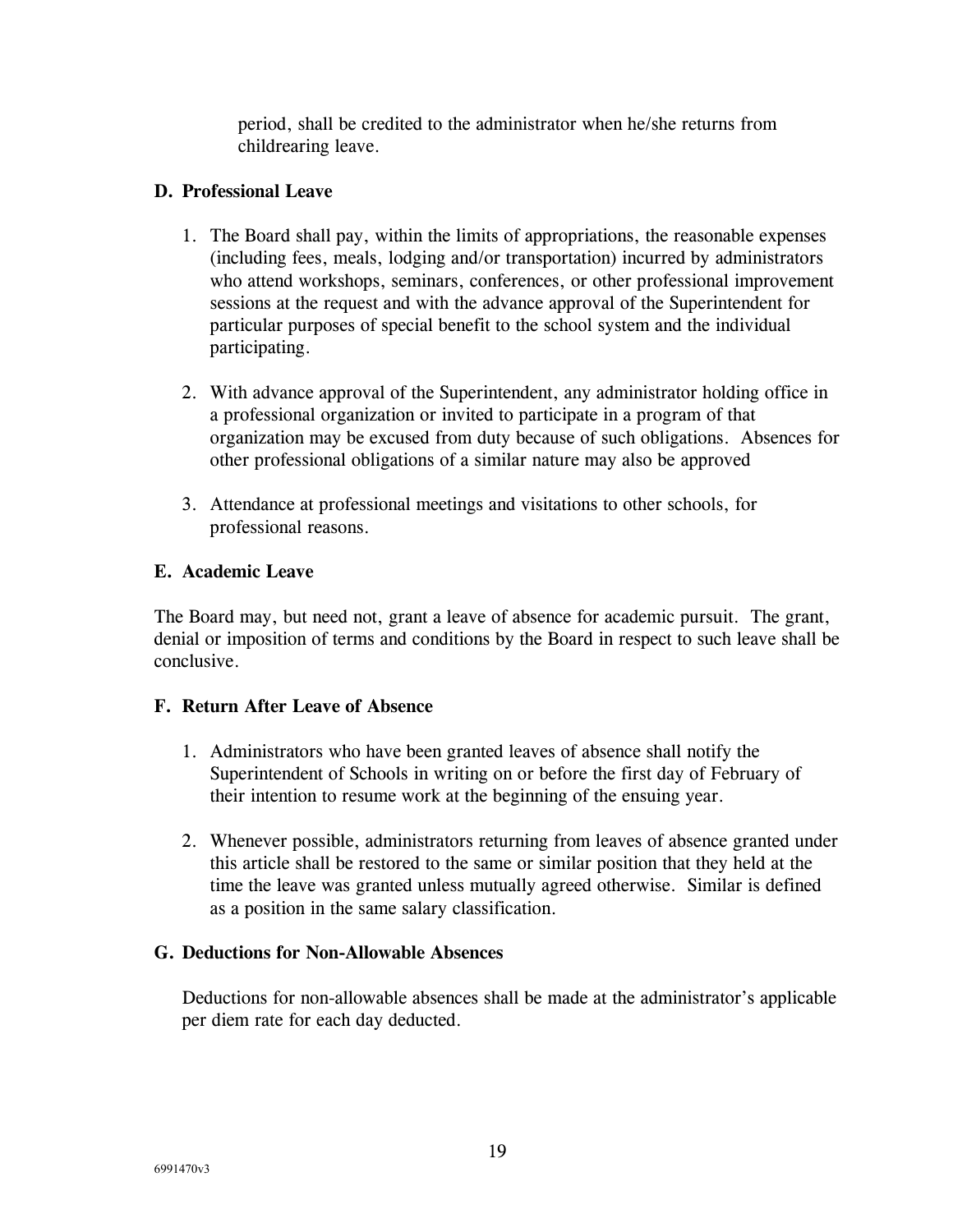### **H. Jury Duty**

- 1. An administrator who is absent from work in order to report for jury duty or appear as a witness under a legally enforceable subpoena shall receive a leave of absence with full pay. An administrator shall remit per diem jury pay, but not traveling expenses, to the Board when he/she receives jury duty pay from the state.
- 2. Any administrator or supervisor ordered to report for jury duty shall notify the Superintendent of such fact within 48 hours of receipt of such information.

### **ARTICLE XVIII—HEALTH INSURANCE**

A. All administrators employed .6 or greater, their spouses and their dependents may participate in the insurance plan set forth below.

High deductible/HSA health insurance plan

|                                                           | In-Network                                       | Out-of-Network             |  |  |  |
|-----------------------------------------------------------|--------------------------------------------------|----------------------------|--|--|--|
| <b>Annual Deductible</b><br>(individual/aggregate family) | \$2,000/4,000                                    |                            |  |  |  |
| Co-insurance                                              | N/A                                              | 20% after deductible       |  |  |  |
|                                                           |                                                  | up to co-insurance         |  |  |  |
|                                                           |                                                  | maximum                    |  |  |  |
| Co-insurance Maximum<br>(individual/aggregate family)     | N/A                                              | \$3,000/\$6,000            |  |  |  |
| <b>Cost Share Maximum</b>                                 | \$5,000/10,000                                   |                            |  |  |  |
| (individual/aggregate family)                             |                                                  |                            |  |  |  |
| Lifetime Maximum                                          | Unlimited                                        |                            |  |  |  |
| <b>Preventive Care</b>                                    | Deductible not applicable                        | $20\%$ co-insurance after  |  |  |  |
|                                                           |                                                  | deductible, subject to co- |  |  |  |
|                                                           |                                                  | insurance limits           |  |  |  |
| <b>Prescription Drug Coverage</b>                         | Treated as any other medical expense, subject to |                            |  |  |  |
|                                                           | post-deductible drug co-payments as set forth    |                            |  |  |  |
|                                                           | below.                                           |                            |  |  |  |

The HSA plan will include the following components:

Following exhaustion of the deductible, prescription drugs shall be subject to postdeductible co-payments of \$10/25/40 (retail), and a two times co-payment for mail order.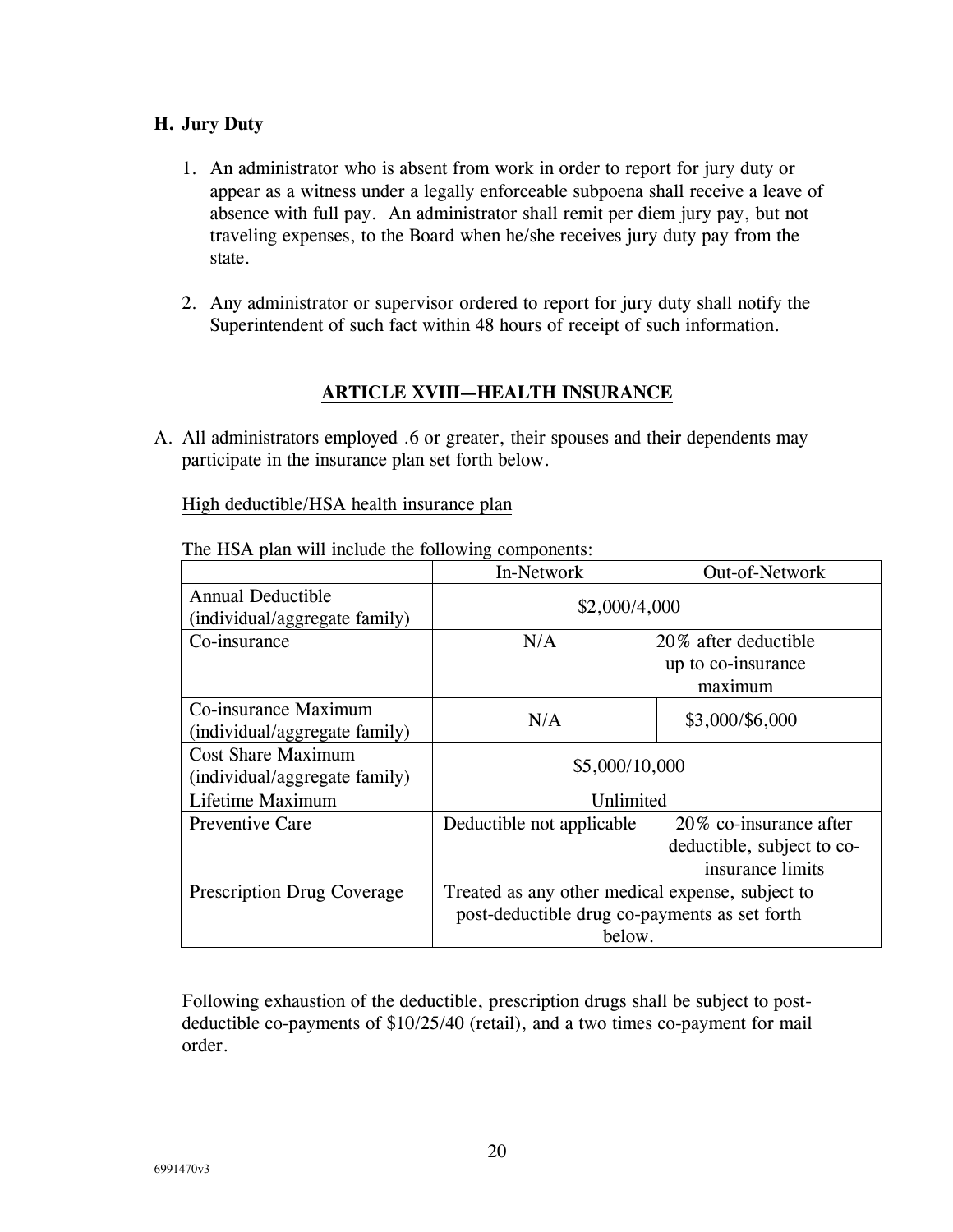The Board will contribute the following amounts into each eligible administrator's HSA, as applicable:

Individual Coverage: \$1,000 Family Coverage: \$2,000

One-half of the Board's contribution toward the HSA plan deductible will be deposited into the HSA accounts in September, and the remaining one-half of the Board's contribution will be deposited into the HSA accounts in January. The parties acknowledge that the Board's contribution toward the funding of the HSA plan is not an element of the underlying insurance plan, but rather relates to the manner in which the deductible shall be funded for actively employed administrators. The Board shall have no obligation to fund any portion of the HSA deductible for retirees or other individuals upon their separation from employment. In the event that the HSA plan is implemented after the calendar year has begun, the Board's contribution toward the deductible shall be pro-rated for that year.

Effective with the 2021-22 contract year, the Board will not process employee contributions into employees' Health Savings Accounts on a pre-tax basis, unless the Board and the Association mutually agree otherwise.

Health Reimbursement Account: A Health Reimbursement Account ("HRA") shall be made available for any administrator who is precluded from participating in a Health Savings Account ("HSA") because the administrator receives Medicare and/or veterans' benefits. The annual maximum reimbursement by the Board for administrators participating in the HRA shall not exceed the dollar amount of the Board's annual HSA contribution for administrators enrolled in the HSA. The Board shall have no responsibility for any administrative and/or monthly costs associated with the set-up and/or administration of the HRA.

|                              | 2019-20 | 2020-21 | 2021-22 |
|------------------------------|---------|---------|---------|
| <b>Employee Contribution</b> | 18.5%   | 19.5%   | 20.5%   |

Administrators shall pay the following percentages of the costs for such insurance:

The Board shall have the right to self-insure for any of the insurance benefits described in this Article and/or to change administrators/carriers/plans for any of the insurance benefits, provided that the overall level of benefits remains substantially comparable to the overall level of benefits in effect immediately preceding any such change.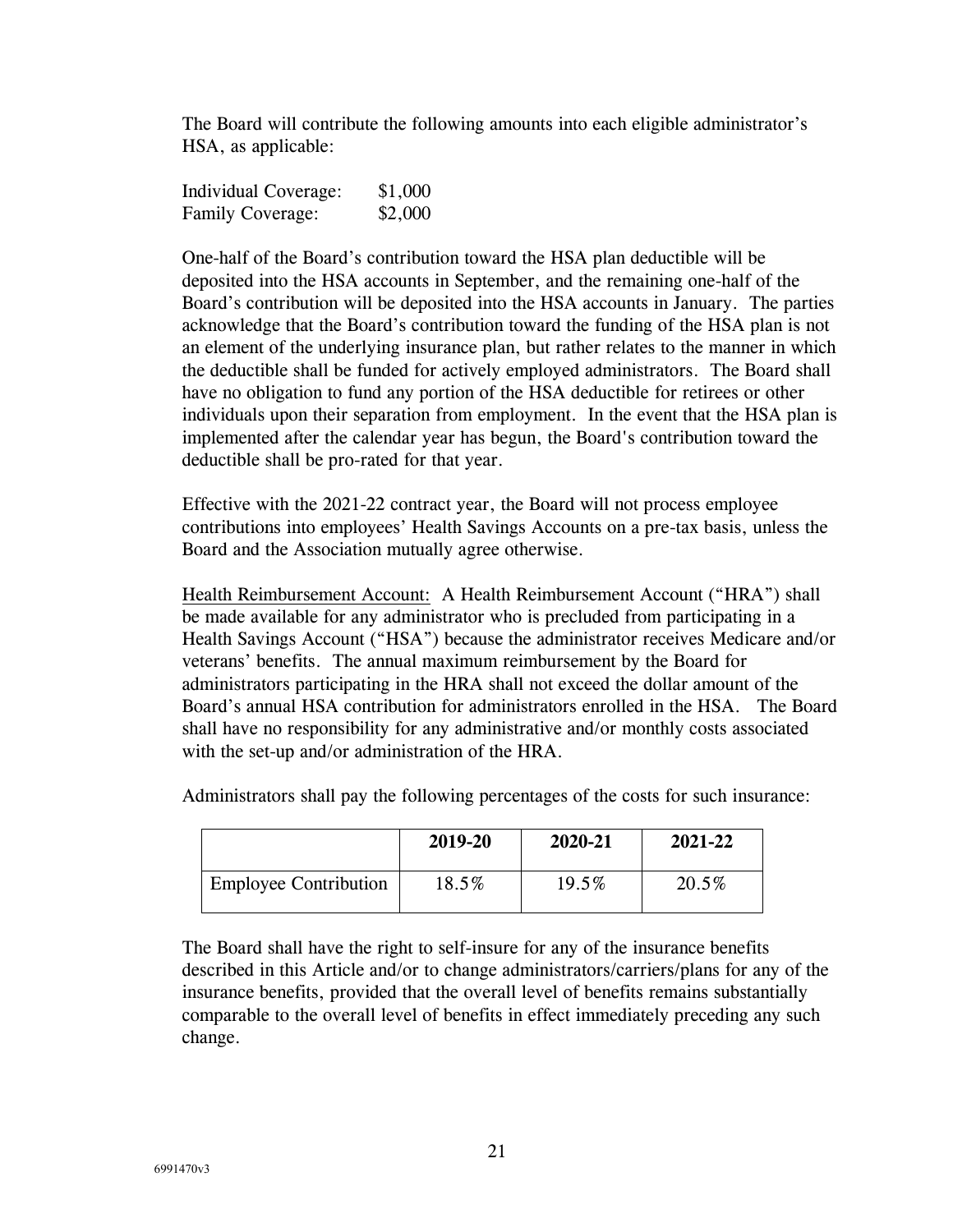- B. The Board will continue to provide the Internal Revenue Service Section 125 provision, which allows administrators to pay insurance contributions with pre-tax dollars.
- C. The Board of Education will provide each administrator with \$200,000 group life and accident insurance at no cost to the administrator. All administrators have the option to increase coverage by an amount of \$25,000 at the group rate. The cost of the additional insurance will be paid by the administrator who opts to increase his or her insurance coverage.
- D. \$100,000 accident policy covering all business-connected travel, for each administrator, total cost to be paid by the Board of Education.
- E. Full Service Dental Plan Individual and family plan including the rider for unmarried children will be provided by the Board of Education. Administrators will pay the premium cost share for dental that they pay for their medical insurance. Dental riders A, B, and C will be made available to administrators. Administrators will pay the entire premium for riders A, B, and C.
- F. All administrators and their dependents retiring under the Connecticut Teachers' Retirement System will have the benefits set forth below. Administrators hired by the Board as teachers or as administrators between July 1, 1995 and July 1, 1998 must have ten (10) years of service in Manchester in order to be eligible for the benefits set forth in Section 1 below. However, any such administrator may transfer five (5) years of other Connecticut service.
	- 1. *A*dministrators hired by the Board as teachers or as administrators prior to July 1, 1998 who retire under the Connecticut Teachers' Retirement System (Charter 167a of the General Statutes) will be permitted to participate in the health insurance plan(s) offered to actively employed administrators in accordance with the provisions of Section 10-183t of the Connecticut General Statutes. Upon retirement, the retiree shall pay two (2) times the percentage contribution paid by actively employed administrators (as may be amended from time to time) for individual coverage for the retiree. The retiree shall pay one hundred percent (100%) of the additional costs of coverage for the retiree's spouse, if applicable.
	- 2. Administrators hired by the Board as teachers or as administrators on or after July 1, 1998, who retire under the Connecticut Teachers' Retirement System shall be permitted to participate in the health insurance plan(s) offered to actively employed administrators in accordance with the provisions of Section 10-183t of the Connecticut General Statutes. Such retired administrators shall pay the full costs for such health insurance, less the subsidy provided by the State Teachers' Retirement Board.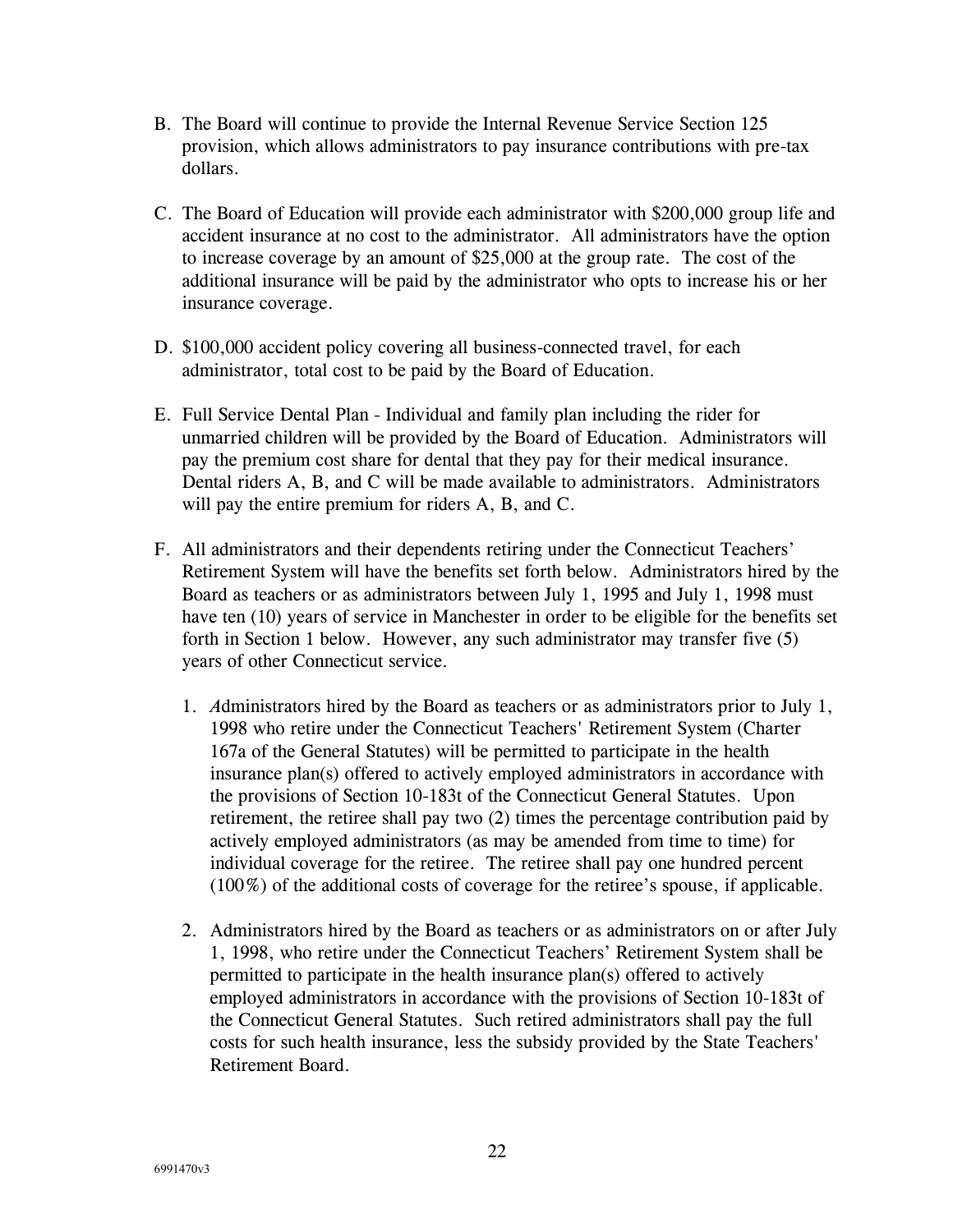- 3. When administrators hired by the Board as teachers or as administrators prior to July 1, 1998 become eligible for Medicare, they may acquire their health benefits through the State Teachers' Retirement System, or participate in the Medicare Supplement plan provided by the Board by paying a percentage equal to two (2) times the highest premium contribution percentage paid by actively employed administrators for individual coverage for the retiree. The retiree shall pay one hundred percent (100%) of the additional costs of coverage for the retiree's spouse, if applicable.
- 4. When administrators hired by the Board as teachers or as administrators on or after July 1, 1998 become eligible for Medicare, they may acquire their health benefits through the State Teachers' Retirement System, or participate in the Medicare Supplement plan provided by the Board by paying the full cost of such plan.
- 5. A \$12,000 group life insurance policy will be provided by the Board at no cost to the administrator.
- G. Upon the death of an administrator or a retired administrator, the Board shall afford the surviving spouse the opportunity to purchase health benefits through the Board group plan. Dependent children may also be included until the age of 25 years.
- H. If the Board receives notice that the total cost of a group health plan or plans offered under this contract will trigger an excise tax under Internal Revenue Code Section 4980I, or any other local, state or federal statute or regulation, during the term of this contract, the Board and the Association will, upon the request of the Board, engage in mid-term negotiations regarding the impact of such excise tax, in accordance with the Teacher Negotiation Act. Such negotiations shall be limited solely to the distribution of payment of the excise tax, health insurance plan offerings, coverage, design, and premium cost share. Other negotiated subject matters shall not be subject to this reopener provision.

### **ARTICLE XIX—PAYROLL DEDUCTIONS**

- A. The Board agrees to deduct from the salaries of its employees dues for professional organization memberships in accordance with procedures established in cooperation with the Central Office.
- B. Other payroll deductions may be provided for as agreed to in cooperation with the Central Office.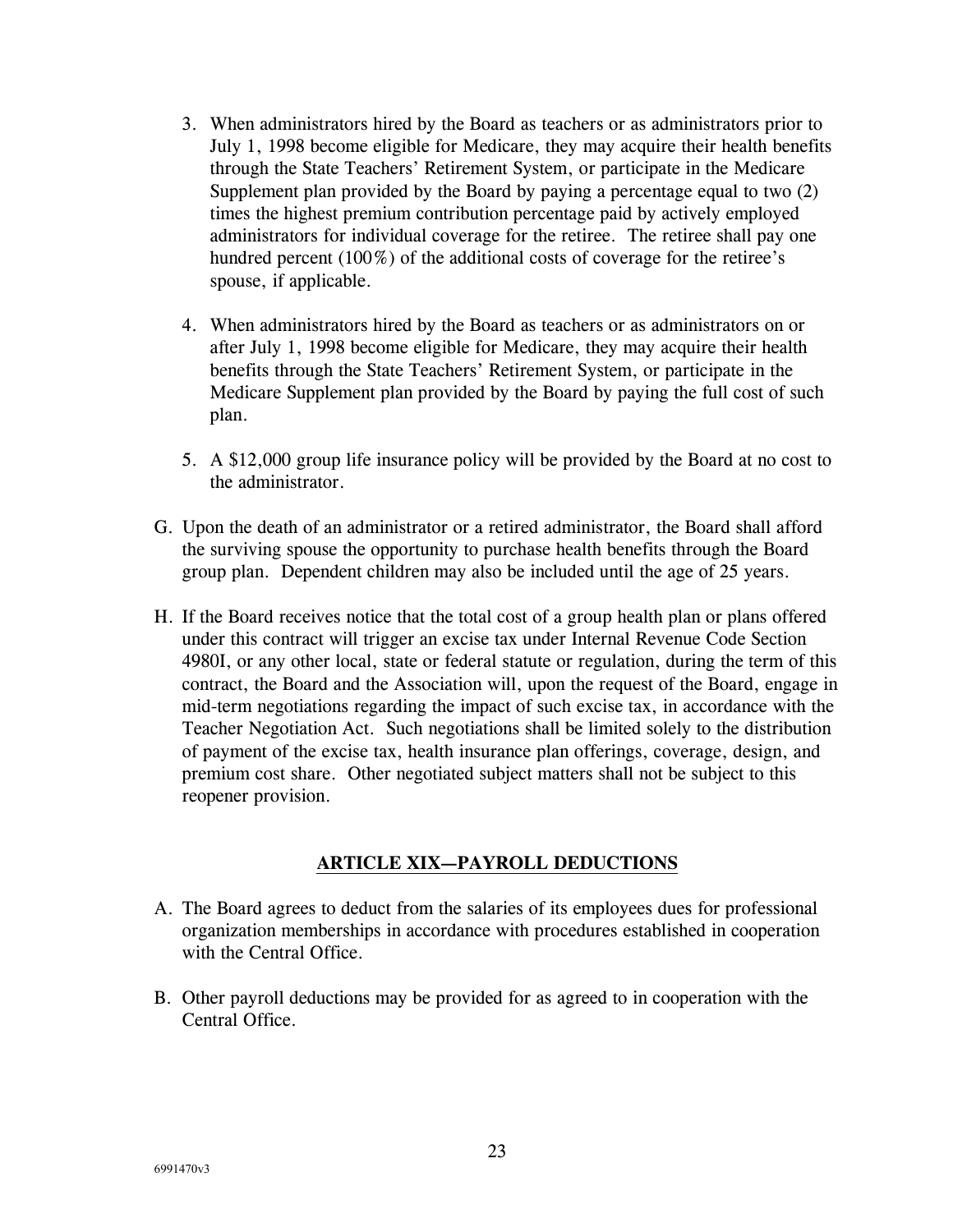### **ARTICLE XX—GENERAL PROVISIONS**

- A. It is understood that this Agreement is subject to, and shall operate within the framework of, the Statutes of the State of Connecticut.
- B. It is understood that administrators shall continue to serve under the direction of the Superintendent of Schools and in accordance with Board and Administrative policies, rules, and regulations.
- C. There shall be no reprisals of any kind taken against any administrator by reason of his/her membership in a professional education organization or participation in its activities.
- D. Administrators shall have the opportunity to review and discuss any evaluation reports with their supervisors, and to review the contents of any reports originated in this system which are contained in their personal files as maintained by supervisors, or the Superintendent.
- E. When it is necessary for official representatives of the Association to engage in Association activities directly relating to the Association's duties as representative of the administrators, during the school day, they may be given such free time, without loss of pay, as is necessary to perform any such activities provided such activities and free time have been approved by the Superintendent or his designated representative in accordance with established administrative regulations. The Association and its officers recognize and agree that this privilege should not be abused.
- F. If any portion of this Agreement is ruled invalid for any reason; the remainder of the Agreement shall remain in full force and effect.
- G. This Agreement may not be modified in whole or in part by the parties except by an instrument in writing duly executed by both parties.

### **ARTICLE XXI—GENERAL CONDITIONS AFFECTING SALARIES**

A. Salary payments to administrators for the school years during which this Agreement is in effect will be made by direct deposit (except for the final paycheck for an administrator leaving the district). Payments will be as nearly equal in size as possible. All administrators will be paid in 26 installments, calculated as follows: total annual salary divided by 26. In the event that an administrator leaves the district during the course of a contract year, the administrator or the Board, as applicable, shall be required to make up any difference between: a) the total salary paid to the administrator up to the date of departure; and b) the salary amount actually earned by the administrator up to such date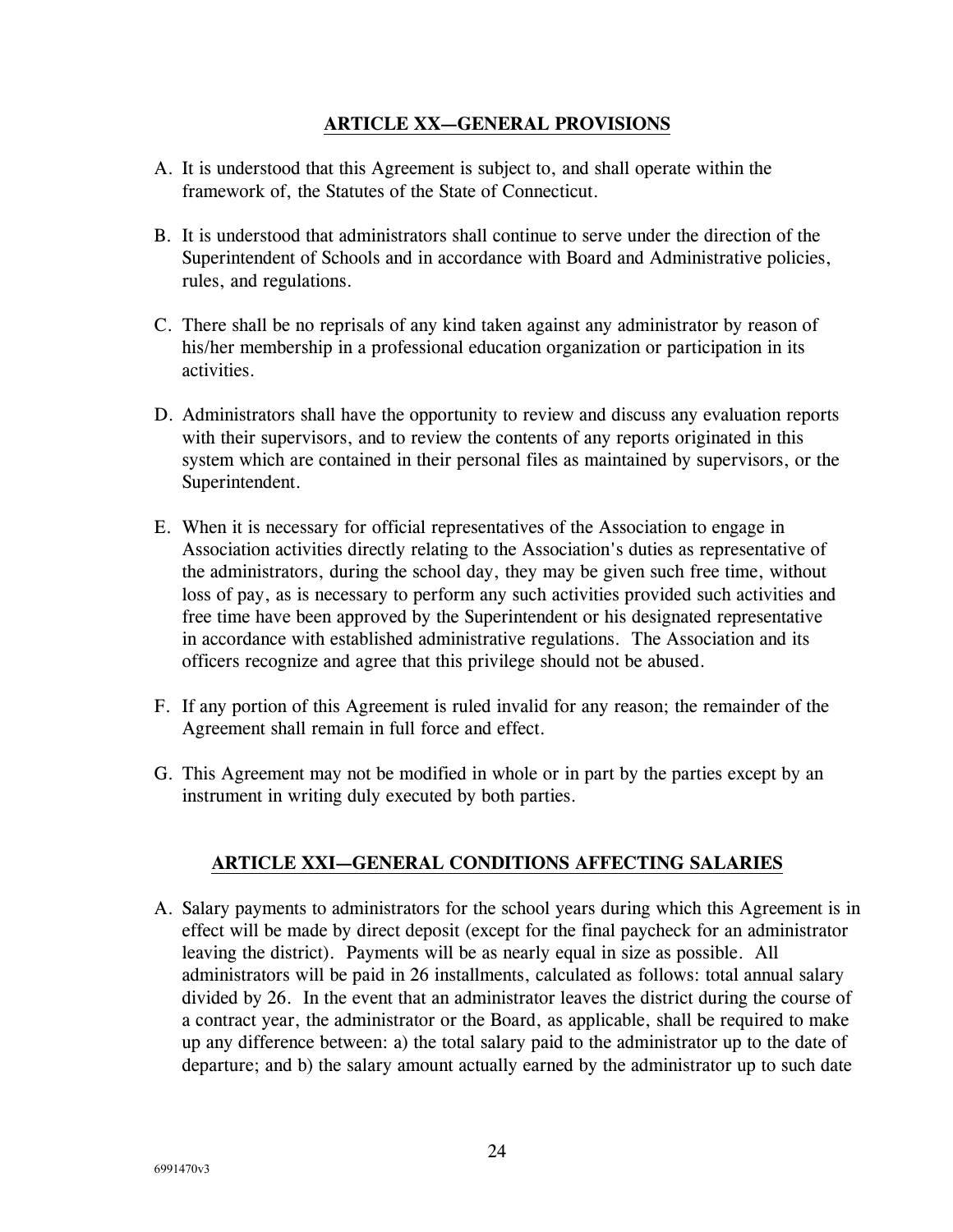(based on the number of days worked by the administrator prior to departure, multiplied by the administrator's per diem pay).

- B. Whenever an administrator receives a doctoral degree and qualifies for the doctoral stipend, receipt of that stipend shall be made for the next school year following completion of the requirement.
- C. The Longevity Service Recognition Plan shall be implemented as follows:
	- 1. a. When an administrator has completed five (5) years of service under contract in Manchester beyond the maximum salary increment of the salary schedule appropriate to the administrator's level of the professional training, the administrator will receive the first longevity service increment applied to the next year's salary.
		- b. The second longevity service increment will be earned after completing ten (10) years beyond the maximum increment.
		- c. The third longevity service increment will be earned after completing fifteen (15) years beyond maximum increment.
	- 2. The rate of pay shall be defined as follows:

Longevity service recognition is granted after an administrator reaches maximum salary step.

| 6 years through 10 years after maximum         | \$300   |
|------------------------------------------------|---------|
| 11 years through 15 years after maximum \$ 600 |         |
| 16 years or more after maximum                 | \$1,000 |

Administrators hired after July 1, 1993 will not be eligible for the longevity service recognition.

- D. The following policies shall apply to the placement of administrative and supervisory personnel on the Administrative Salary Schedules:
	- 1. New administrative appointees shall be placed on schedule according to their level of training.
	- 2. Administrative appointees who have had previous comparable administrative experience in Manchester will be given full credit for the experience.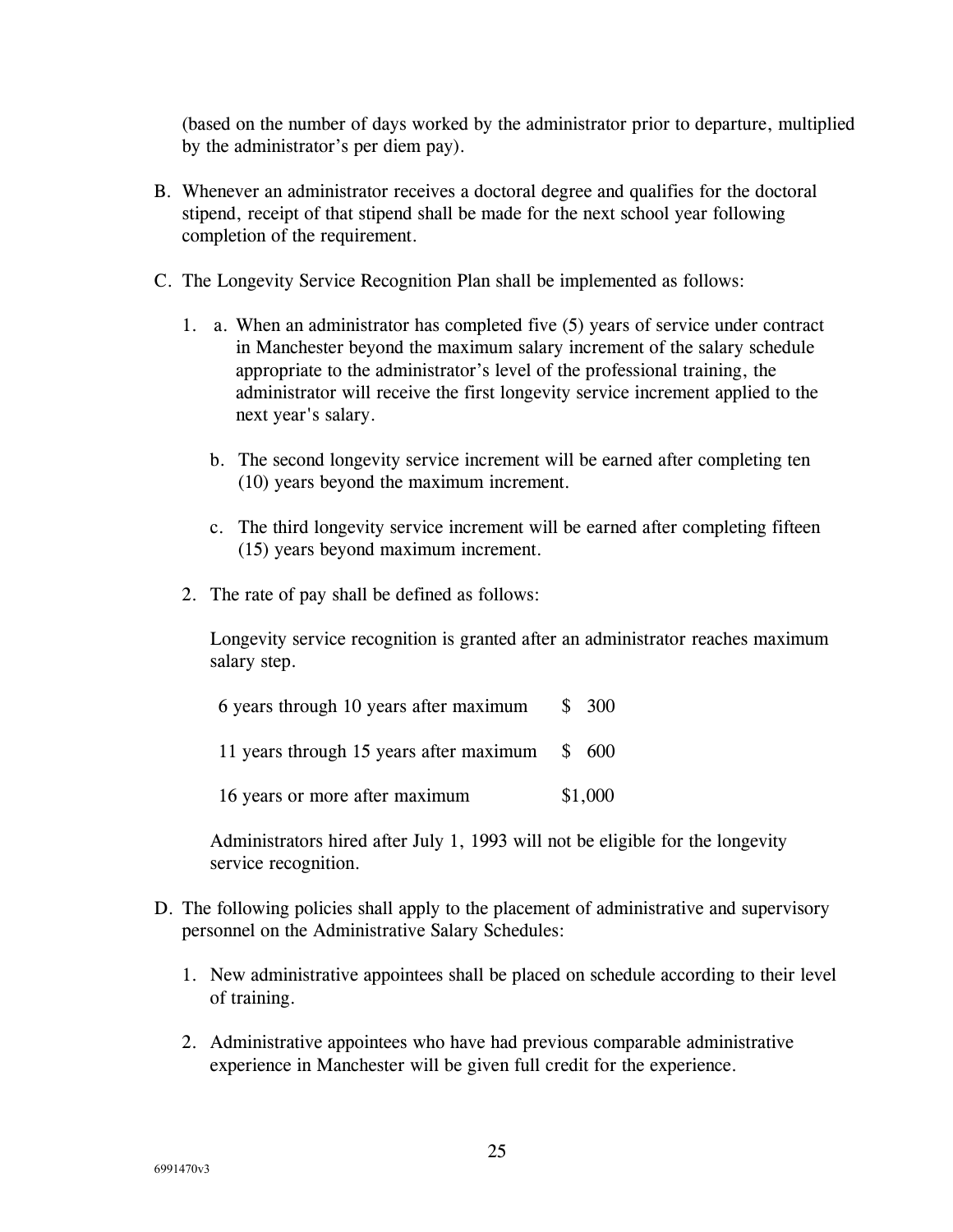- 3. All administrators whose work is satisfactory will be on the step of the Administrative Salary Schedule that corresponds with the number of years of administrative experience granted and will advance regularly year by year on the Administrative Salary Schedule from the point at which they start. If an administrator's performance is deemed unsatisfactory according to the evaluation procedure, and by the Superintendent, he/she will not advance a step or, if at maximum step, will not receive an increase.
- E. It is agreed that in the event that any new position is established for the employment of certificated professional personnel, the Superintendent will discuss with the Association the establishment of the salary schedule for such position and the Association shall be given the opportunity to negotiate with regard to such salary schedule with the Board.
- F. Prorated Compensation
	- 1. Daily rate of all administrators shall be calculated based on the number of days in the individual's work year, for that particular school year, and on the salary, inclusive of longevity.
	- 2. Administrators voluntarily involved in curriculum development or voluntarily attending in-service shall be paid at the rate of \$300 per week or \$15.00 per hour (or at the prevailing rate) when employed beyond their regular contracted work-year obligation.
	- 3. When an administrator conducts a staff development workshop which benefits Manchester personnel, he/she shall be compensated for the preparation time spent outside the normal work day; if such time clearly is beyond what the Board can reasonably expect in terms of administrative services, the administrator shall be paid at the rate of \$35.00 per hour. Prior to the commitment of time, application for compensation shall be made by the administrator to the Superintendent/designee for and both parties shall mutually agree to the extent of compensation prior to the rendering of service. This mutual agreement shall be in writing.

### **ARTICLE XXII—JUST CAUSE**

No material originating after original employment shall be placed in an administrator's personnel file unless the administrator has received a copy of said material. The Administrator may submit a written notation regarding any material, and the same shall be attached to the file copy of the material in question. If the administrator is asked to sign material placed in his/her file, such signature shall be understood to indicate her/his awareness of the material, but in no instance shall said signature be interpreted to mean agreement with the content of the material.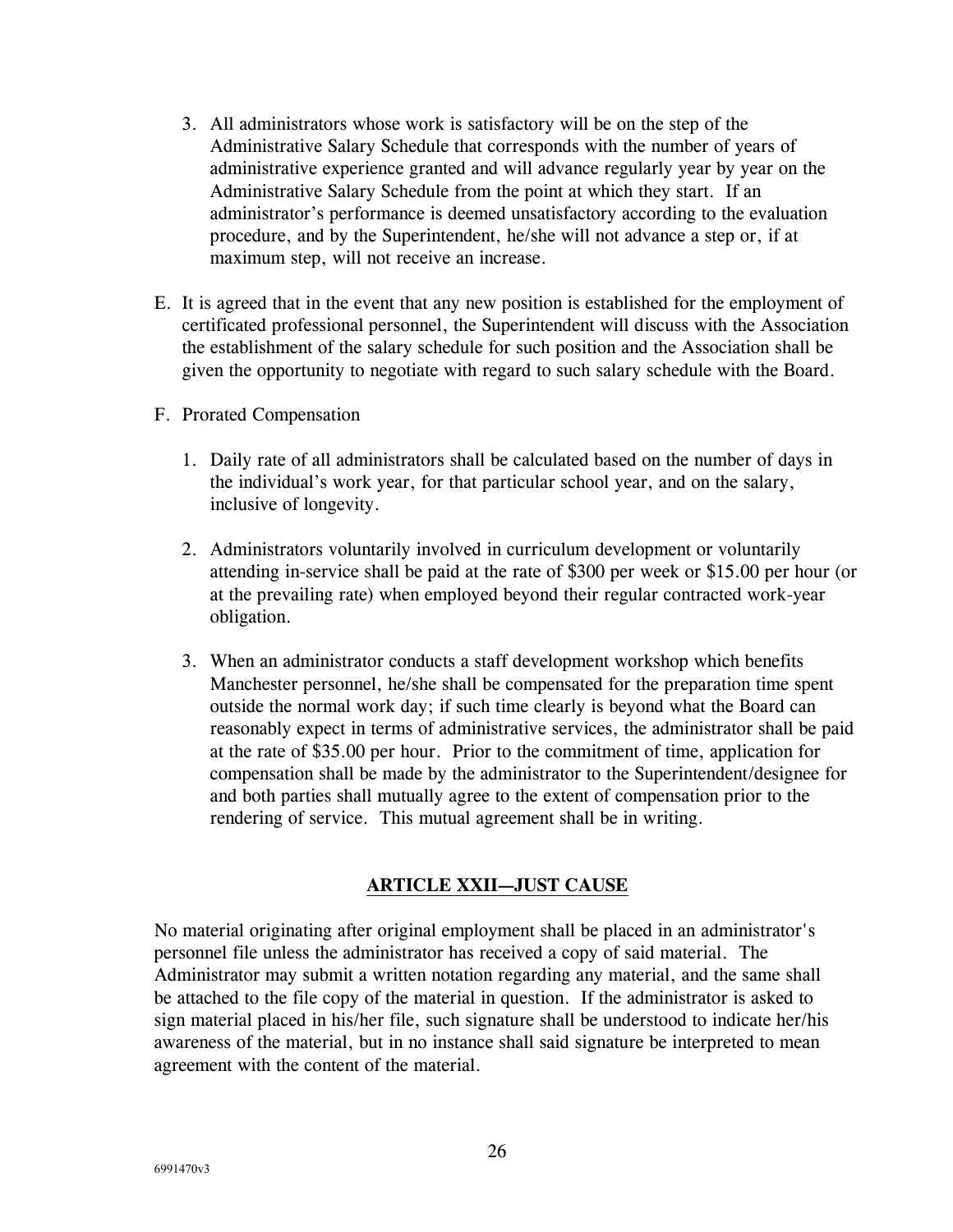Any substantive complaint made against the administrator shall promptly be called to the attention of the administrator. In no case shall any anonymous and /or unsubstantiated complaint be placed in any administrator's file.

No administrator shall be disciplined, reprimanded, reduced in rank or compensation, denied an increment, or suspended without reasonable and just cause. If an administrator is to be formally disciplined, reprimanded or otherwise deprived of any professional advantage by the Board or its agents, he/she shall receive at least 24 hours notice and shall be entitled to receive a statement of reasons in writing and to have a representative of the Association present.

### **ARTICLE XXIII—DUES DEDUCTIONS**

Upon the submission of a voluntary written authorization signed by an administrator, the Board agrees to deduct from the administrator an amount equal to the Association membership dues, by means of payroll deductions. Such Association dues shall be deducted in equal amounts over the course of twenty (20) pay periods during the contract year.

The Association shall indemnify and save the Board harmless against all claims, demands, suits, or other forms of liability, including attorney's fees, which may arise by reason of any action taken in applying or enforcing the provisions of this Article, including the making of deductions and remitting of the same to the Association.

### **ARTICLE XXIV—SUMMER SCHOOL PROGRAMS**

The following terms and conditions shall apply to the district's summer school programs:

- 1. The Middle School Principal shall appoint one or more Middle School Assistant Principals to develop, coordinate and supervise the Middle School summer program as part of their regular administrative responsibilities;
- 2. The High School Principal shall appoint one or more High School Assistant Principals to be responsible for the day-to-day operation of the High School Summer School program as part of their regular administrative responsibilities;
- 3. In the event that a Middle School Assistant Principal and/or High School Assistant Principal receive approval from the Superintendent/designee to extend his/her regular work year in carrying out the responsibilities set forth in Sections 2 and 3 above, the administrator will be compensated at his/her per diem rate of pay for each additional work day.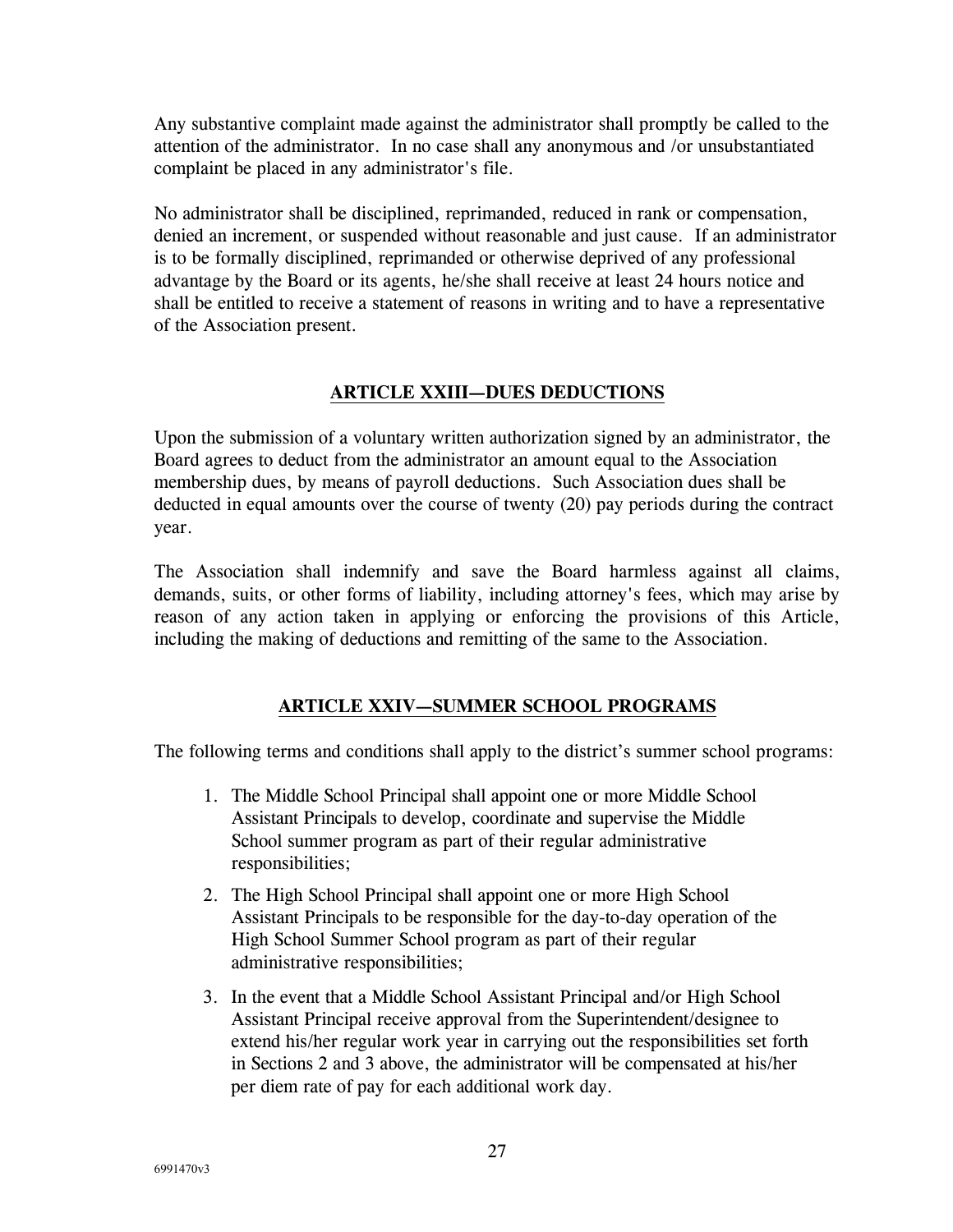### **ARTICLE XXV—DURATION**

The provisions of this Agreement shall be effective as of July 1**,** 2019 and shall continue and remain in full force and effect until June 30, 2022*.*

IN WITNESS WHEREOF the parties have hereunto set their hands and seals this day of \_\_\_\_\_\_\_\_\_\_\_, 2018.

MANCHESTER BOARD OF EDUCATION

MANCHESTER SCHOOL ADMINISTRATORS ASSOCIATION

Christopher Pattacini, Chairperson

Nicolas Jones, President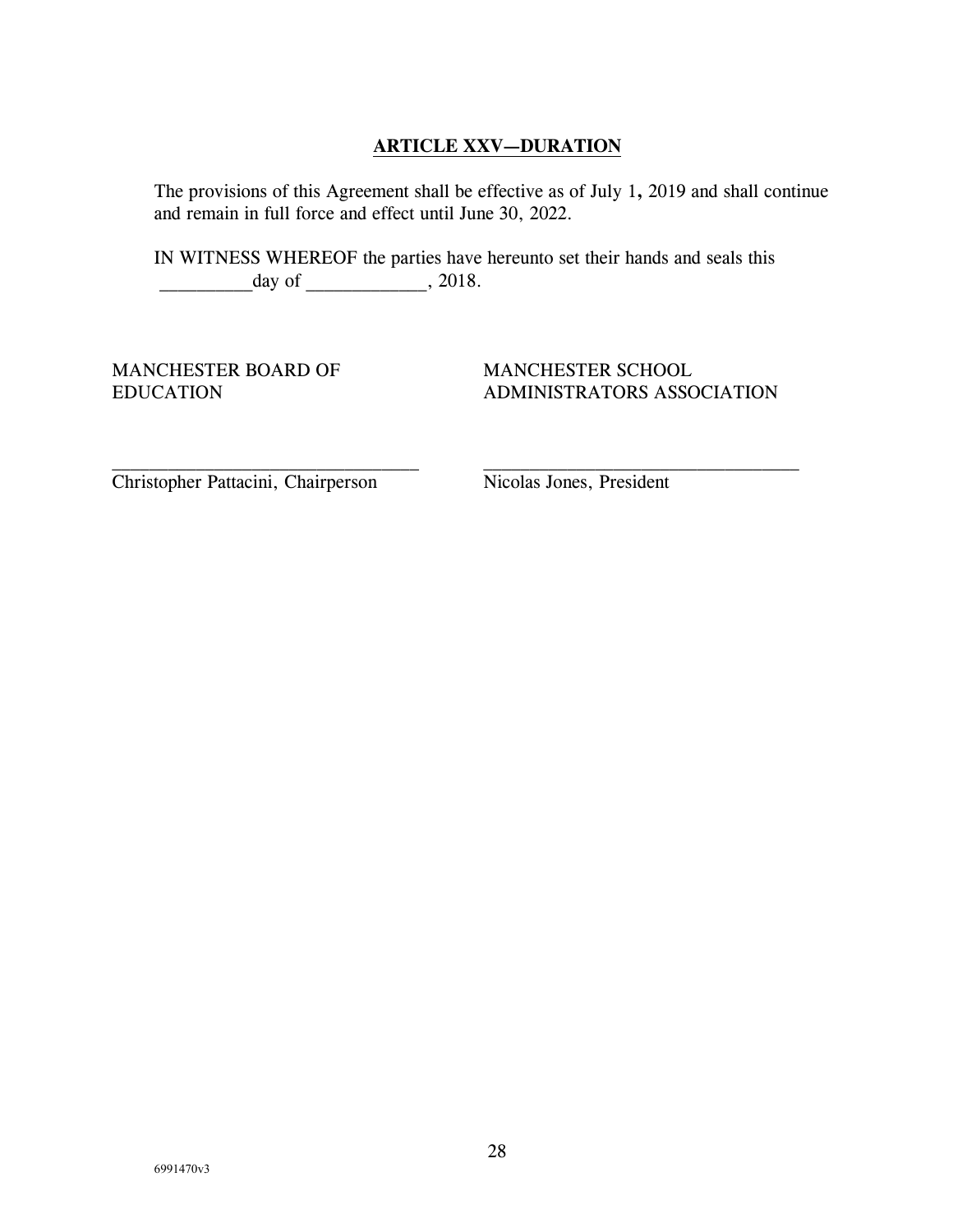## **APPENDICES TO AGREEMENT BETWEEN**

## **MANCHESTER BOARD OF EDUCATION**

## **AND**

## **MANCHESTER SCHOOL ADMINISTRATORS ASSOCIATION**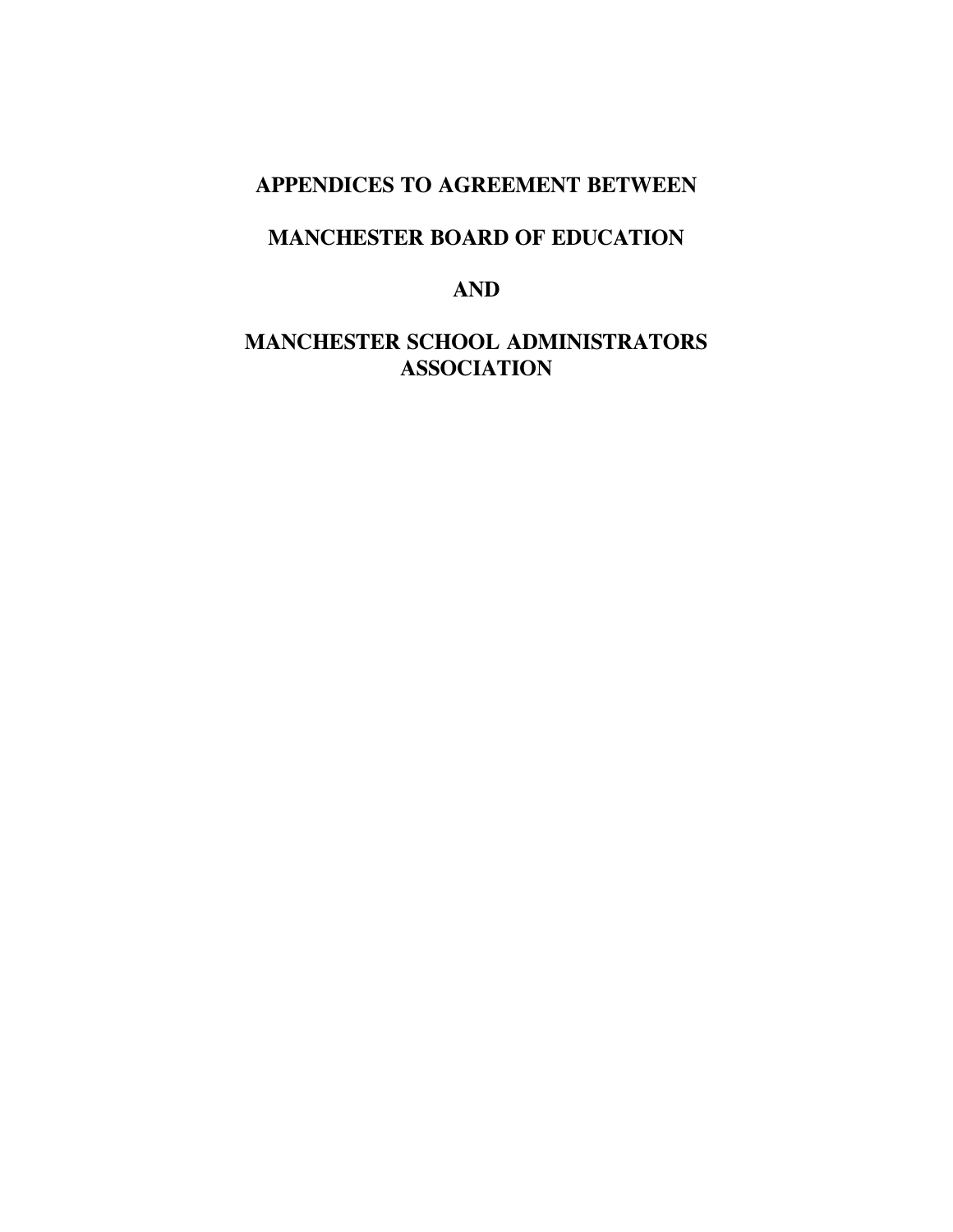### APPENDIX A ADMINISTRATORS' SALARY SCHEDULE

|                                                                                                                                                                                       | <b>Step</b>    | 2019-20 | 2020-21 | <b>Step</b>    | 2021-22 |
|---------------------------------------------------------------------------------------------------------------------------------------------------------------------------------------|----------------|---------|---------|----------------|---------|
| Secondary Assistant Principals, Dir. of<br>School Counseling, Coordinator of<br>School/Business Partnerships & Attendance<br>and Communications Administrator<br>$(220 \text{ days})$ |                | 118,232 | 119,710 |                |         |
|                                                                                                                                                                                       | $\overline{2}$ | 121,729 | 123,251 |                | 123,251 |
|                                                                                                                                                                                       | 3              | 124,286 | 125,840 | $\overline{2}$ | 125,840 |
|                                                                                                                                                                                       | $\overline{4}$ | 126,843 | 128,429 | 3              | 128,429 |
|                                                                                                                                                                                       | 5              | 129,887 | 131,511 | $\overline{4}$ | 131,511 |
|                                                                                                                                                                                       | 6              | 132,931 | 134,593 | 5              | 134,593 |
|                                                                                                                                                                                       | $\tau$         | 135,974 | 137,674 | 6              | 139,051 |

# *Note: Steps were re-numbered in 2019-20 and again in 2021-22*

|                          | <b>Step</b>    | 2019-20 | 2020-21 | <b>Step</b>    | 2021-22 |
|--------------------------|----------------|---------|---------|----------------|---------|
| <b>Athletic Director</b> | 1              | 105,774 | 107,096 |                |         |
| $(210 \text{ days})$     | $\overline{2}$ | 109,335 | 110,702 |                | 110,702 |
|                          | 3              | 111,233 | 112,623 | $\overline{2}$ | 112,623 |
|                          | $\overline{4}$ | 113,129 | 114,543 | 3              | 114,543 |
|                          | 5              | 115,682 | 117,128 | $\overline{4}$ | 117,128 |
|                          | 6              | 118,235 | 119,713 | 5              | 119,713 |
|                          | 7              | 120,788 | 122,298 | 6              | 123,521 |

|                                            | <b>Step</b>    | 2019-20 | 2020-21 | <b>Step</b>    | 2021-22 |
|--------------------------------------------|----------------|---------|---------|----------------|---------|
| <b>Instructional Technology Supervisor</b> | 1              | 110,810 | 112,195 |                |         |
| $(220$ Days)                               | $\overline{2}$ | 114,541 | 115,973 |                | 115,973 |
|                                            | 3              | 116,528 | 117,985 | $\overline{2}$ | 117,985 |
|                                            | $\overline{4}$ | 118,517 | 119,998 | 3              | 119,998 |
|                                            | 5              | 121,192 | 122,707 | 4              | 122,707 |
|                                            | 6              | 123,867 | 125,415 | 5              | 125,415 |
|                                            | 7              | 126,542 | 128,124 | 6              | 129,405 |

|                                                                                                                     | <b>Step</b>    | 2019-20 | 2020-21 | <b>Step</b>    | 2021-22 |
|---------------------------------------------------------------------------------------------------------------------|----------------|---------|---------|----------------|---------|
| Elementary Principals, MRA Director, Pre-<br>School Principal & Adult Education<br>Director<br>$(220 \text{ days})$ |                | 122,164 | 123,691 |                |         |
|                                                                                                                     | $\overline{2}$ | 126,377 | 127,957 |                | 127,957 |
|                                                                                                                     | 3              | 128,195 | 129,797 | 2              | 129,797 |
|                                                                                                                     | 4              | 130,013 | 131,638 | 3              | 131,638 |
|                                                                                                                     | 5              | 133,268 | 134,934 | $\overline{4}$ | 134,934 |
|                                                                                                                     | 6              | 136,523 | 138,230 | 5              | 138,230 |
|                                                                                                                     | 7              | 139,779 | 141,526 | 6              | 142,941 |